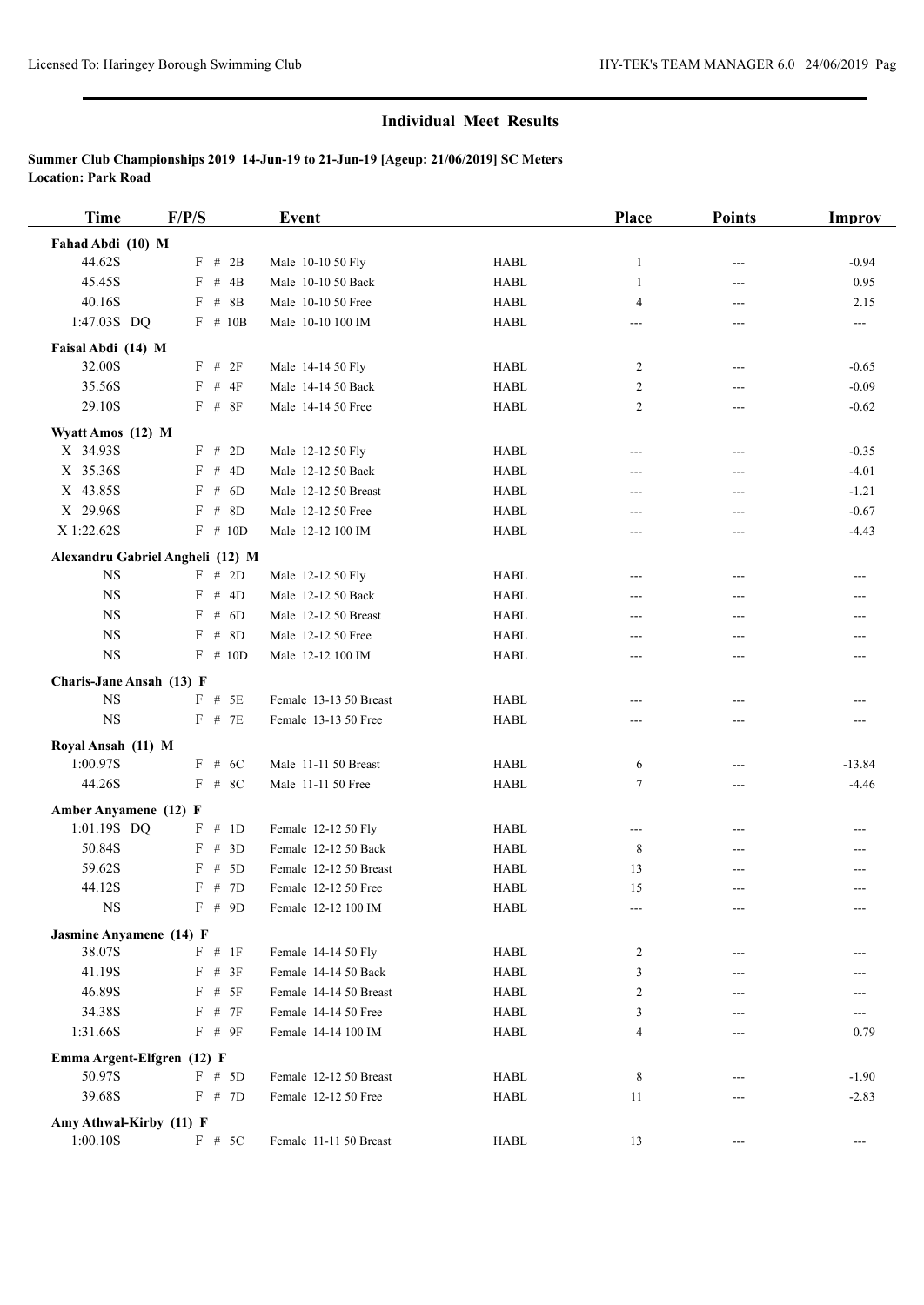| <b>Time</b>                       | F/P/S              | <b>Event</b>               |             | Place        | <b>Points</b> | <b>Improv</b> |
|-----------------------------------|--------------------|----------------------------|-------------|--------------|---------------|---------------|
| Maya Baldeon Jaramillo (11) F     |                    |                            |             |              |               |               |
| 1:03.13S DQ                       | F # 1C             | Female 11-11 50 Fly        | <b>HABL</b> | $---$        | ---           | ---           |
| 57.70S                            | F # 3C             | Female 11-11 50 Back       | <b>HABL</b> | 13           | ---           |               |
| <b>NS</b>                         | $F$ # 5C           | Female 11-11 50 Breast     | <b>HABL</b> | ---          | ---           |               |
| <b>NS</b>                         | F # 7C             | Female 11-11 50 Free       | <b>HABL</b> | ---          | ---           |               |
| Amelia Ball (12) F                |                    |                            |             |              |               |               |
| 43.95S                            | $F \# 1D$          | Female 12-12 50 Fly        | <b>HABL</b> | 4            | ---           | $-3.15$       |
| 42.38S                            | $_{\rm F}$<br># 3D | Female 12-12 50 Back       | <b>HABL</b> | 2            | ---           | $-1.41$       |
| 49.73S                            | # $5D$<br>F        | Female 12-12 50 Breast     | <b>HABL</b> | 6            | ---           | $-1.40$       |
| 38.47S                            | F<br># 7D          | Female 12-12 50 Free       | <b>HABL</b> | 9            | ---           | 0.69          |
| 1:34.22S                          | $F$ # 9D           | Female 12-12 100 IM        | <b>HABL</b> | 3            | ---           | $-5.66$       |
| Beatrix Barten-Weisweiller (12) F |                    |                            |             |              |               |               |
| X 1:02.27S                        | F # 5D             | Female 12-12 50 Breast     | <b>HABL</b> | ---          | ---           | $-10.17$      |
| X 46.19S                          | F # 7D             | Female 12-12 50 Free       | <b>HABL</b> | ---          | ---           | ---           |
| Gabriel Bhonsle (12) M            |                    |                            |             |              |               |               |
| 40.00S                            | F # 2D             | Male 12-12 50 Fly          | <b>HABL</b> | 1            | ---           | $-2.95$       |
| 42.25S                            | F<br># $4D$        | Male 12-12 50 Back         | <b>HABL</b> | 4            | ---           | $-12.26$      |
| 41.36S                            | F<br># $6D$        | Male 12-12 50 Breast       | <b>HABL</b> | $\mathbf{1}$ | ---           | $-0.06$       |
| 32.58S                            | F<br># $8D$        | Male 12-12 50 Free         | <b>HABL</b> | 1            | ---           | 0.20          |
| 1:29.00S                          | $F$ # 10D          | Male 12-12 100 IM          | <b>HABL</b> | 2            | ---           | $-3.50$       |
| Nina Bhonsle (9) F                |                    |                            |             |              |               |               |
| X 1:10.81S                        | F # 3A             | Female 9 & Under 50 Back   | <b>HABL</b> | $---$        | ---           | ---           |
| X 1:06.09S                        | # 5A<br>F          | Female 9 & Under 50 Breast | <b>HABL</b> | $---$        | ---           | ---           |
| X 53.18S                          | F # 7A             | Female 9 & Under 50 Free   | <b>HABL</b> | $---$        | ---           | ---           |
| Dilara Bilici (10) F              |                    |                            |             |              |               |               |
| 59.93S DQ                         | F # 1B             | Female 10-10 50 Fly        | <b>HABL</b> | ---          | ---           | $---$         |
| 48.96S                            | F<br>$#$ 3B        | Female 10-10 50 Back       | <b>HABL</b> | 5            | ---           | $-4.54$       |
| 56.39S                            | F<br>$#$ 5B        | Female 10-10 50 Breast     | <b>HABL</b> | 4            | $---$         | $-3.01$       |
| 46.82S                            | F<br># $7B$        | Female 10-10 50 Free       | <b>HABL</b> | 6            | ---           | 1.99          |
| 1:51.84S                          | $F$ # 9B           | Female 10-10 100 IM        | <b>HABL</b> | 6            | ---           | $-2.28$       |
| Elif Bilici (11) F                |                    |                            |             |              |               |               |
| 48.19S                            | $F \# 1C$          | Female 11-11 50 Fly        | <b>HABL</b> | 6            | ---           | $-4.57$       |
| 43.81S                            | F # 3C             | Female 11-11 50 Back       | HABL        | 5            | ---           | $-2.48$       |
| 50.73S                            | F # 5C             | Female 11-11 50 Breast     | <b>HABL</b> | 6            | ---           | $-14.65$      |
| 40.15S                            | F<br># 7C          | Female 11-11 50 Free       | HABL        | 9            |               | $-2.64$       |
| 1:40.61S DQ                       | $F$ # 9C           | Female 11-11 100 IM        | HABL        | ---          |               | ---           |
| Bella Blacker (12) F              |                    |                            |             |              |               |               |
| X 47.85S                          | $F \# 3D$          | Female 12-12 50 Back       | HABL        |              |               |               |
| X 1:42.18S                        | $F \# 9D$          | Female 12-12 100 IM        | <b>HABL</b> |              |               |               |
| Rosie Boardman (15) F             |                    |                            |             |              |               |               |
| 34.15S                            | $F \# 1G$          | Female 15-15 50 Fly        | HABL        | 1            |               | $-0.42$       |
| 40.34S                            | F<br># 5G          | Female 15-15 50 Breast     | <b>HABL</b> | 1            |               | $-0.03$       |
| 31.71S                            | F<br># 7G          | Female 15-15 50 Free       | HABL        | 1            |               | 0.14          |
| 1:18.19S                          | $F \# 9G$          | Female 15-15 100 IM        | <b>HABL</b> | 1            |               | $-0.59$       |
| Boris Boicov (12) M               |                    |                            |             |              |               |               |
| 54.37S                            | $F \# 4D$          | Male 12-12 50 Back         | HABL        | 10           |               |               |
| $_{\rm NS}$                       | $F \# 6D$          | Male 12-12 50 Breast       | HABL        | ---          |               |               |
| <b>NS</b>                         | $F \# 8D$          | Male 12-12 50 Free         | HABL        | ---          |               | ---           |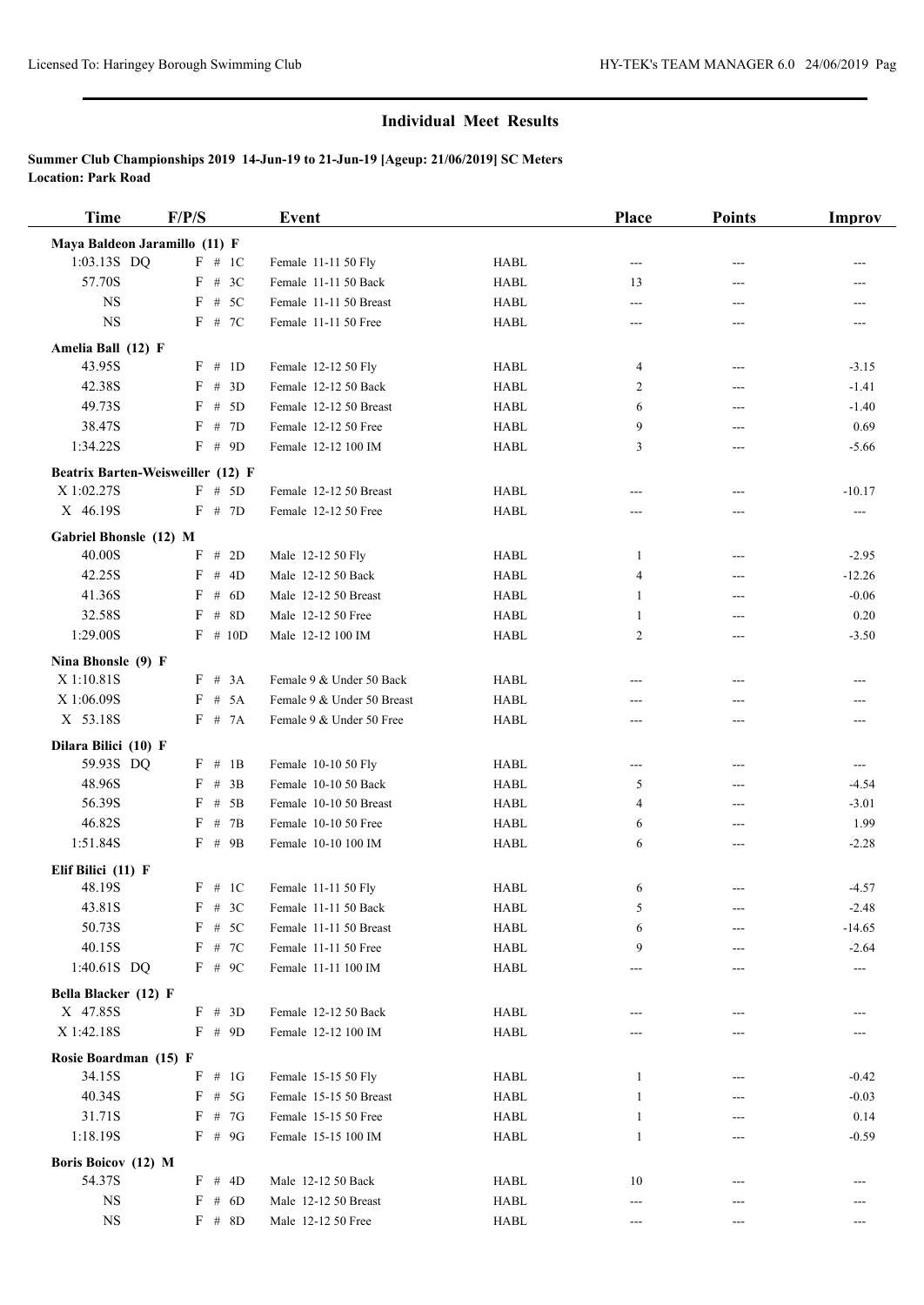| <b>Time</b>                               | F/P/S |                   | <b>Event</b>             |             | Place        | <b>Points</b> | Improv       |
|-------------------------------------------|-------|-------------------|--------------------------|-------------|--------------|---------------|--------------|
| Elsie Bonfield (11) F                     |       |                   |                          |             |              |               |              |
| 48.28S                                    |       | F # 1C            | Female 11-11 50 Fly      | <b>HABL</b> | 7            | ---           |              |
| 48.78S                                    |       | $F$ # 3C          | Female 11-11 50 Back     | <b>HABL</b> | $\,$ 8 $\,$  | ---           |              |
| 1:49.53S                                  |       | $F$ # 9C          | Female 11-11 100 IM      | <b>HABL</b> | 9            | ---           |              |
| Walid Bouanani (10) M                     |       |                   |                          |             |              |               |              |
| 1:24.06S DQ                               |       | $F$ # 2B          | Male 10-10 50 Fly        | <b>HABL</b> | ---          | $---$         | $---$        |
| 1:00.45S DQ                               |       | $F$ # 4B          | Male 10-10 50 Back       | <b>HABL</b> | ---          | ---           |              |
| 57.35S DQ                                 |       | $F$ # 6B          | Male 10-10 50 Breast     | <b>HABL</b> | ---          | ---           |              |
| 50.21S                                    |       | $F$ # 8B          | Male 10-10 50 Free       | <b>HABL</b> | 8            | ---           |              |
| 2:07.88S DQ                               |       | $F$ # 10B         | Male 10-10 100 IM        | <b>HABL</b> | ---          | ---           | $---$        |
| Lara Brandon (13) F                       |       |                   |                          |             |              |               |              |
| 44.53S                                    |       | $F$ # 1E          | Female 13-13 50 Fly      | <b>HABL</b> | 6            | $---$         | $-5.37$      |
| 51.91S                                    |       | $F$ # 5E          | Female 13-13 50 Breast   | <b>HABL</b> | 5            | ---           | $-6.41$      |
| 38.39S                                    |       | $F$ # 7E          | Female 13-13 50 Free     | <b>HABL</b> | 6            | ---           | $-3.55$      |
|                                           |       |                   |                          |             |              |               |              |
| Sophia Bratchell-Owens (10) F<br>X 46.38S |       | $F$ # 3B          | Female 10-10 50 Back     | <b>HABL</b> |              |               |              |
| X 59.79S                                  |       | $F$ # 5B          | Female 10-10 50 Breast   | <b>HABL</b> | ---<br>---   | ---<br>---    | ---          |
| X 43.18S                                  |       | $F$ # 7B          | Female 10-10 50 Free     | <b>HABL</b> |              |               | $---$        |
| X 1:53.05S DQ                             |       | $F$ # 9B          | Female 10-10 100 IM      | <b>HABL</b> | ---<br>$---$ | ---<br>$---$  | ---<br>$---$ |
|                                           |       |                   |                          |             |              |               |              |
| Joel Briars-Coan (11) M                   |       |                   |                          |             |              |               |              |
| 1:02.03S DQ                               |       | F # 2C            | Male 11-11 50 Fly        | <b>HABL</b> | $---$        | ---           |              |
| 56.12S                                    |       | $F$ # 4C          | Male 11-11 50 Back       | <b>HABL</b> | 7            | ---           |              |
| <b>NS</b>                                 |       | $F$ # 6C          | Male 11-11 50 Breast     | <b>HABL</b> | ---          | ---           |              |
| <b>NS</b>                                 |       | $F$ # 8C          | Male 11-11 50 Free       | <b>HABL</b> | ---          | ---           | ---          |
| <b>NS</b>                                 |       | $F$ # 10C         | Male 11-11 100 IM        | <b>HABL</b> | ---          | ---           | ---          |
| Eva Budd (12) F                           |       |                   |                          |             |              |               |              |
| $_{\rm NS}$                               |       | F # 1D            | Female 12-12 50 Fly      | <b>HABL</b> | ---          | ---           | ---          |
| <b>NS</b>                                 |       | $F$ # 3D          | Female 12-12 50 Back     | <b>HABL</b> | $---$        | $---$         | ---          |
| 1:03.05S DQ                               |       | $F$ # 5D          | Female 12-12 50 Breast   | <b>HABL</b> | ---          | ---           |              |
| 49.25S                                    |       | F # 7D            | Female 12-12 50 Free     | <b>HABL</b> | 17           | ---           | ---          |
| $_{\rm NS}$                               |       | $F$ # 9D          | Female 12-12 100 IM      | <b>HABL</b> | ---          | ---           | $---$        |
| Erin Callard (12) F                       |       |                   |                          |             |              |               |              |
| 50.80S                                    |       | F # 1D            | Female 12-12 50 Fly      | <b>HABL</b> | 7            |               |              |
| $_{\rm NS}$                               |       | F # 7D            | Female 12-12 50 Free     | <b>HABL</b> | $---$        | ---           |              |
| Elia Caravati-Pringle (12) M              |       |                   |                          |             |              |               |              |
| 40.16S                                    |       | F # 2D            | Male 12-12 50 Fly        | <b>HABL</b> | 2            | ---           | $-0.49$      |
| 39.26S                                    |       | F # 4D            | Male 12-12 50 Back       | <b>HABL</b> | 1            | ---           | 1.05         |
| 45.73S                                    |       | $F$ # 6D          | Male 12-12 50 Breast     | <b>HABL</b> | 3            | ---           | 1.52         |
| 34.33S                                    |       | $F$ # 8D          | Male 12-12 50 Free       | <b>HABL</b> | 2            |               | 0.19         |
| 1:25.29S                                  |       | $F \# 10D$        | Male 12-12 100 IM        | <b>HABL</b> | 1            | ---           | 0.66         |
| Matteo Caravati-Pringle (16) M            |       |                   |                          |             |              |               |              |
| 30.63S                                    |       | F # 2H            | Male 16 & Over 50 Fly    | HABL        | 4            |               | $-0.08$      |
| 30.93S                                    |       | $F$ # 4H          | Male 16 & Over 50 Back   | <b>HABL</b> | 3            | ---           | 0.24         |
| 35.04S                                    |       | $F$ # 6H          | Male 16 & Over 50 Breast | HABL        | 2            | ---           | 1.32         |
| 27.48S                                    |       | $\mathrm{F}$ # 8H | Male 16 & Over 50 Free   | HABL        | 3            |               | 0.96         |
| 1:07.39S                                  |       | $F$ # 10H         | Male 16 & Over 100 IM    | <b>HABL</b> | 3            | ---           | $-0.76$      |
|                                           |       |                   |                          |             |              |               |              |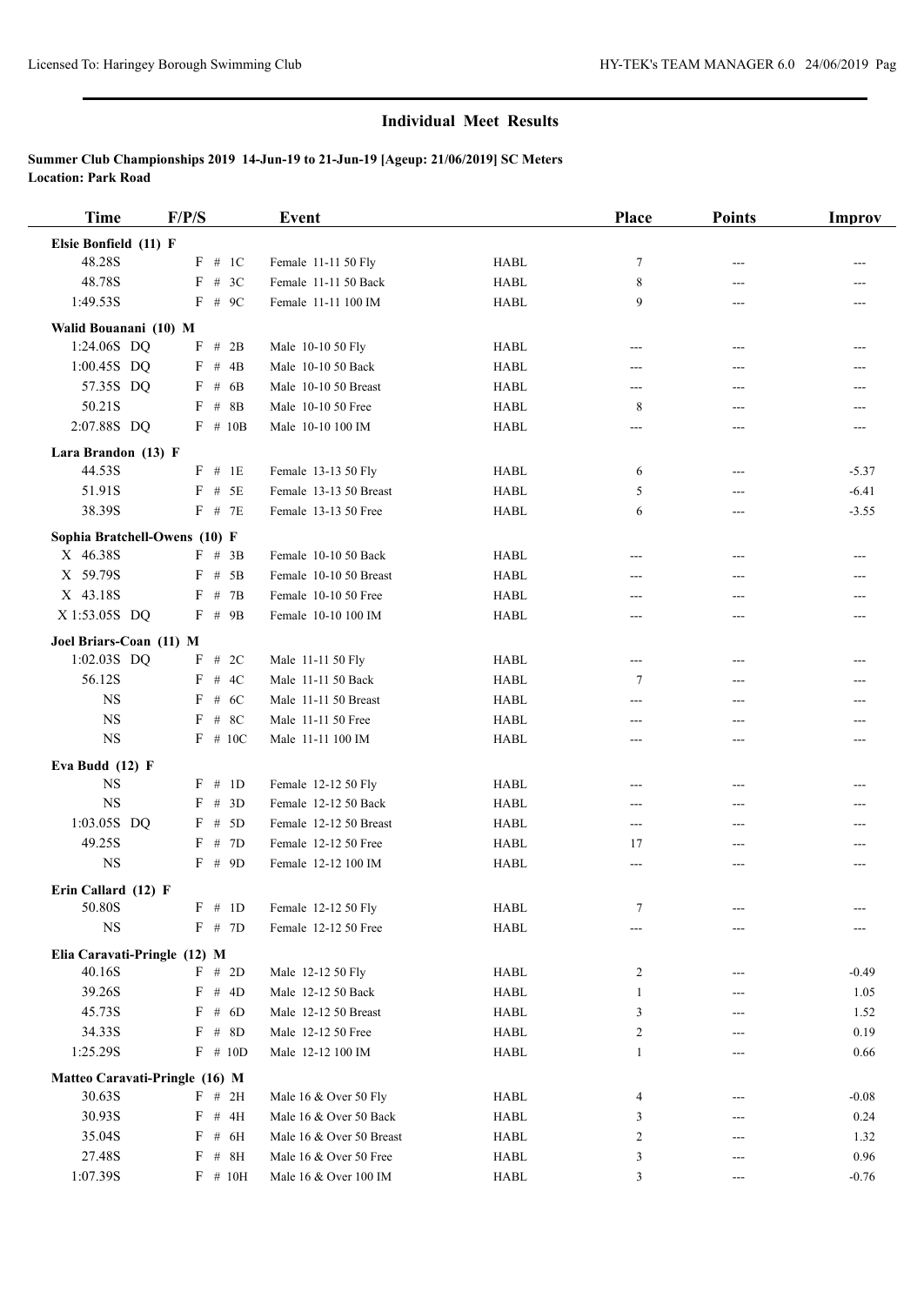| <b>Time</b>                             | F/P/S |                      | Event                                          |                            | Place          | <b>Points</b> | <b>Improv</b>          |
|-----------------------------------------|-------|----------------------|------------------------------------------------|----------------------------|----------------|---------------|------------------------|
| <b>Bodie Carley (11) F</b>              |       |                      |                                                |                            |                |               |                        |
| 57.57S                                  |       | F # 5C               | Female 11-11 50 Breast                         | HABL                       | 11             | ---           | ---                    |
| 43.47S                                  |       | F # 7C               | Female 11-11 50 Free                           | <b>HABL</b>                | 12             | ---           | $-2.13$                |
| <b>Megan Carley (13) F</b>              |       |                      |                                                |                            |                |               |                        |
| 58.03S DQ                               |       | $F$ # 5E             | Female 13-13 50 Breast                         | <b>HABL</b>                | $---$          | ---           | ---                    |
| 41.09S                                  |       | $F$ # 7E             | Female 13-13 50 Free                           | <b>HABL</b>                | $\tau$         |               | $-0.98$                |
|                                         |       |                      |                                                |                            |                |               |                        |
| Anna Carpignano (10) F<br>X 1:27.78S DQ |       | $F$ # 1B             | Female 10-10 50 Fly                            | HABL                       | ---            | ---           | ---                    |
| X 1:12.68S DQ                           |       | $F$ # 3B             | Female 10-10 50 Back                           | <b>HABL</b>                | ---            | ---           | ---                    |
| X 1:09.63S DQ                           |       | $F$ # 5B             | Female 10-10 50 Breast                         | <b>HABL</b>                | ---            | ---           | ---                    |
| X 1:02.54S                              |       | $F$ # 7B             | Female 10-10 50 Free                           | <b>HABL</b>                | ---            | ---           | ---                    |
| <b>XNS</b>                              |       | $F$ # 9B             | Female 10-10 100 IM                            | <b>HABL</b>                | ---            | ---           |                        |
|                                         |       |                      |                                                |                            |                |               |                        |
| Isobel Carter (11) F                    |       |                      |                                                |                            |                |               |                        |
| 45.95S                                  |       | F # 1C               | Female 11-11 50 Fly                            | <b>HABL</b>                | 4              | ---           | $---$                  |
| 52.62S<br>38.67S                        | F     | # $5C$               | Female 11-11 50 Breast<br>Female 11-11 50 Free | <b>HABL</b>                | 8              | ---           | $-4.13$                |
| 1:40.44S                                |       | $F$ # 7C<br>$F$ # 9C | Female 11-11 100 IM                            | <b>HABL</b><br><b>HABL</b> | 6              | ---           | $-2.73$                |
|                                         |       |                      |                                                |                            | 6              | ---           | $\qquad \qquad \cdots$ |
| Alina Caton Yener (13) F                |       |                      |                                                |                            |                |               |                        |
| <b>NS</b>                               |       | $F$ # 3E             | Female 13-13 50 Back                           | <b>HABL</b>                | ---            | ---           | ---                    |
| <b>NS</b>                               |       | $F$ # 5E             | Female 13-13 50 Breast                         | <b>HABL</b>                | ---            | ---           | ---                    |
| Annabel Challis (9) F                   |       |                      |                                                |                            |                |               |                        |
| 1:15.53S DQ                             |       | F # 1A               | Female 9 & Under 50 Fly                        | <b>HABL</b>                | ---            | ---           |                        |
| 56.98S                                  |       | F # 3A               | Female 9 & Under 50 Back                       | <b>HABL</b>                | 5              | ---           |                        |
| 1:06.51S DQ                             |       | F # 5A               | Female 9 & Under 50 Breast                     | <b>HABL</b>                | ---            | ---           |                        |
| 53.03S                                  |       | F # 7A               | Female 9 & Under 50 Free                       | <b>HABL</b>                | 6              | ---           | ---                    |
| 2:19.69S                                |       | F # 9A               | Female 9 & Under 100 IM                        | <b>HABL</b>                | 5              | ---           | ---                    |
| Selena Charalambous (10) F              |       |                      |                                                |                            |                |               |                        |
| 42.89S                                  |       | F # 1B               | Female 10-10 50 Fly                            | <b>HABL</b>                | $\overline{c}$ | ---           | $-1.54$                |
| 42.00S                                  |       | F # 3B               | Female 10-10 50 Back                           | HABL                       | $\mathbf{1}$   | ---           | $-6.82$                |
| 46.88S                                  | F     | $#$ 5B               | Female 10-10 50 Breast                         | <b>HABL</b>                | 1              | ---           | $-0.02$                |
| 37.59S                                  | F     | # $7B$               | Female 10-10 50 Free                           | <b>HABL</b>                | 1              |               | $-2.41$                |
| 1:32.62S                                |       | $F$ # 9B             | Female 10-10 100 IM                            | <b>HABL</b>                | $\mathbf{1}$   | ---           | $-10.11$               |
| Emilio Christofis (11) M                |       |                      |                                                |                            |                |               |                        |
| <b>NS</b>                               | F     | # $6C$               | Male 11-11 50 Breast                           | <b>HABL</b>                |                |               |                        |
| <b>NS</b>                               | F     | # $8C$               | Male 11-11 50 Free                             | <b>HABL</b>                |                |               |                        |
| $_{\rm NS}$                             |       | $F \# 10C$           | Male 11-11 100 IM                              | <b>HABL</b>                |                |               |                        |
| Rosa Clare (12) F                       |       |                      |                                                |                            |                |               |                        |
| $_{\rm NS}$                             |       | F # 1D               | Female 12-12 50 Fly                            | HABL                       |                |               |                        |
| <b>NS</b>                               | F     | # $3D$               | Female 12-12 50 Back                           | <b>HABL</b>                | ---            | ---           |                        |
| <b>NS</b>                               |       | F # 9D               | Female 12-12 100 IM                            | <b>HABL</b>                | ---            | ---           |                        |
| Aimee Clarke (12) F                     |       |                      |                                                |                            |                |               |                        |
| 54.01S                                  |       | $F \# 1D$            | Female 12-12 50 Fly                            | <b>HABL</b>                | 9              | ---           | $-5.18$                |
| 47.50S                                  |       | F # 3D               | Female 12-12 50 Back                           | <b>HABL</b>                | 7              | ---           | 0.20                   |
| 48.72S                                  |       | F # 5D               | Female 12-12 50 Breast                         | <b>HABL</b>                | 3              | ---           | $-3.80$                |
| 38.95S                                  |       | F # 7D               | Female 12-12 50 Free                           | HABL                       | 10             |               | $-0.72$                |
| 1:43.26S                                |       | $F \# 9D$            | Female 12-12 100 IM                            | HABL                       | 8              | ---           | $-18.65$               |
|                                         |       |                      |                                                |                            |                |               |                        |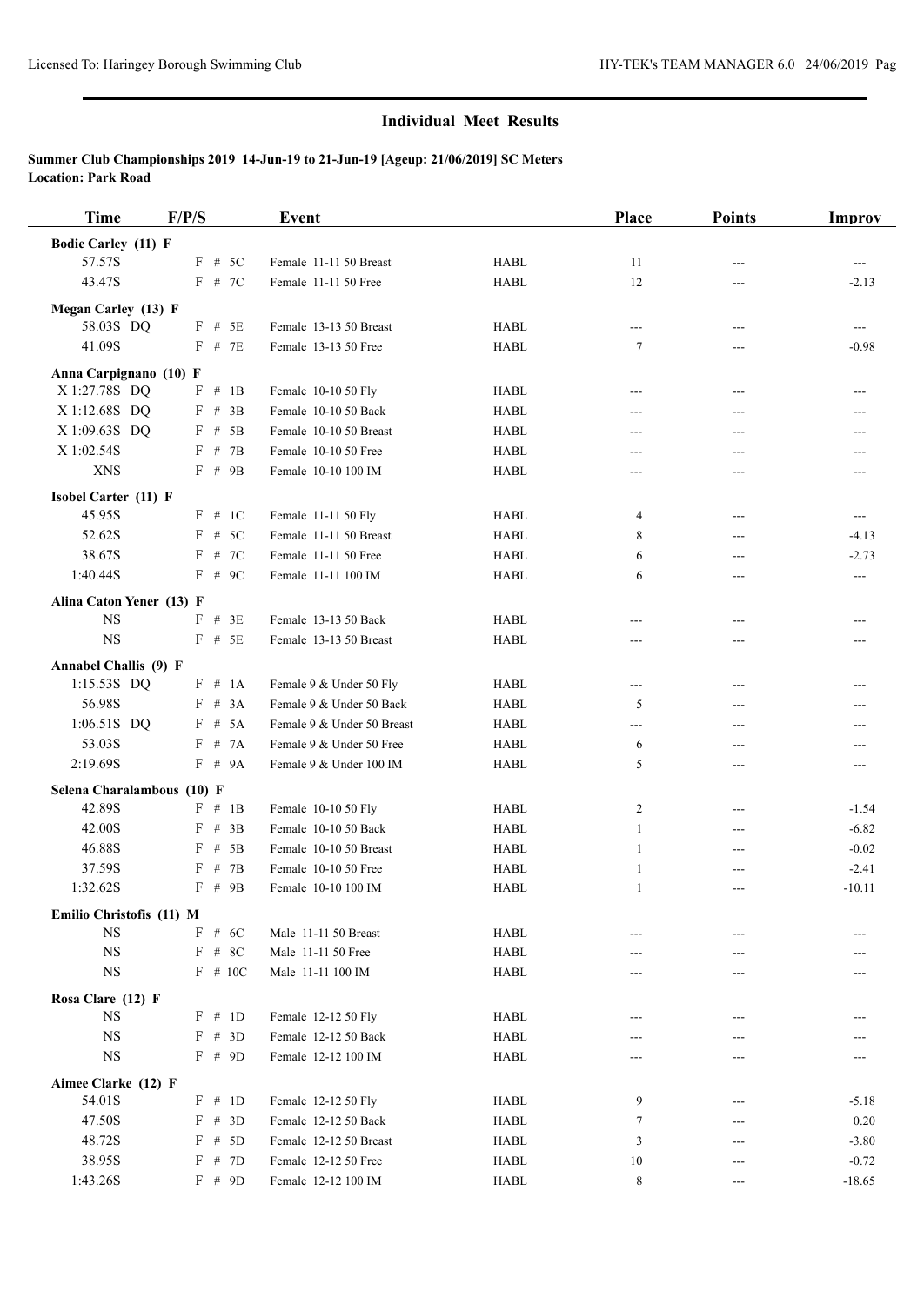| <b>Time</b>                         | F/P/S                | <b>Event</b>                                |                                | Place          | <b>Points</b> | Improv                     |
|-------------------------------------|----------------------|---------------------------------------------|--------------------------------|----------------|---------------|----------------------------|
| Rosa Clarke (11) F                  |                      |                                             |                                |                |               |                            |
| 52.00S                              | $F$ # 5C             | Female 11-11 50 Breast                      | <b>HABL</b>                    | 7              | ---           | $---$                      |
| 40.06S                              | $F$ # 7C             | Female 11-11 50 Free                        | <b>HABL</b>                    | $\,$ $\,$      | $---$         | $-0.69$                    |
| Thomas Clayton (12) M               |                      |                                             |                                |                |               |                            |
| 44.41S                              | F # 2D               | Male 12-12 50 Fly                           | <b>HABL</b>                    | 6              | ---           | 2.75                       |
| 45.44S                              | F # 4D               | Male 12-12 50 Back                          | <b>HABL</b>                    | $\tau$         | $---$         | 0.24                       |
| 49.66S                              | # $6D$<br>$_{\rm F}$ | Male 12-12 50 Breast                        | <b>HABL</b>                    | 7              | ---           | 0.95                       |
| 40.75S                              | $F$ # 8D             | Male 12-12 50 Free                          | <b>HABL</b>                    | 9              | $---$         | 0.88                       |
| 1:35.94S                            | $F \# 10D$           | Male 12-12 100 IM                           | <b>HABL</b>                    | 5              | ---           | $-4.78$                    |
| Emily Clement (10) F                |                      |                                             |                                |                |               |                            |
| 1:06.58S DQ                         | F # 1B               | Female 10-10 50 Fly                         | <b>HABL</b>                    | ---            | ---           | $---$                      |
| 52.25S DQ                           | $F$ # 3B             | Female 10-10 50 Back                        | <b>HABL</b>                    | ---            | ---           | ---                        |
| 1:05.50S                            | $F$ # 5B             | Female 10-10 50 Breast                      | <b>HABL</b>                    | 6              | ---           | ---                        |
| 48.48S                              | $F$ # 7B             | Female 10-10 50 Free                        | <b>HABL</b>                    | 7              | ---           |                            |
| 2:08.23S DQ                         | $F$ # 9B             | Female 10-10 100 IM                         | <b>HABL</b>                    | ---            | $---$         | ---                        |
| Lauren Emma Clement (12) F          |                      |                                             |                                |                |               |                            |
| 52.97S                              | F # 1D               | Female 12-12 50 Fly                         | <b>HABL</b>                    | 8              | ---           |                            |
| 48.82S DQ                           | F # 3D               | Female 12-12 50 Back                        | <b>HABL</b>                    | ---            | ---           | ---                        |
| 1:04.42S                            | $F$ # 5D             | Female 12-12 50 Breast                      | <b>HABL</b>                    | 14             | ---           | ---                        |
| 44.93S                              | F # 7D               | Female 12-12 50 Free                        | <b>HABL</b>                    | 16             | ---           | ---                        |
| 1:49.00S DQ                         | $F \# 9D$            | Female 12-12 100 IM                         | <b>HABL</b>                    | $---$          | ---           | ---                        |
| <b>Beatrice Conroy-House (10) F</b> |                      |                                             |                                |                |               |                            |
| 1:13.25S                            | $F$ # 5B             | Female 10-10 50 Breast                      | <b>HABL</b>                    | 7              | ---           | ---                        |
| 52.84S                              | $F$ # 7B             | Female 10-10 50 Free                        | <b>HABL</b>                    | 8              | $---$         | $-5.05$                    |
| Soul Coppin (8) M                   |                      |                                             |                                |                |               |                            |
| 1:07.16S                            | F # 2A               | Male 9 & Under 50 Fly                       | <b>HABL</b>                    | 3              | ---           | ---                        |
| 49.00S                              | $F$ # 4A             | Male 9 & Under 50 Back                      | <b>HABL</b>                    | $\mathbf{1}$   | ---           | $-8.50$                    |
| 1:00.23S                            | $F$ # 6A             | Male 9 & Under 50 Breast                    | <b>HABL</b>                    | 1              | ---           | $-7.92$                    |
| 46.35S                              | $F$ # 8A             | Male 9 & Under 50 Free                      | <b>HABL</b>                    | $\overline{2}$ | ---           | $-12.99$                   |
| 1:59.20S DQ                         | $F$ # 10A            | Male 9 & Under 100 IM                       | <b>HABL</b>                    | $---$          | ---           | $\qquad \qquad \text{---}$ |
| Olive Cottee (13) F                 |                      |                                             |                                |                |               |                            |
| <b>NS</b>                           | $F$ # 5E             | Female 13-13 50 Breast                      | <b>HABL</b>                    | ---            |               | ---                        |
| $_{\rm NS}$                         | $F$ # 7E             | Female 13-13 50 Free                        | HABL                           | ---            | ---           | $\qquad \qquad \cdots$     |
| Elinor Creme (14) F                 |                      |                                             |                                |                |               |                            |
| 43.82S                              | $\mathbf{F}$ # 1F    | Female 14-14 50 Fly                         | HABL                           | 6              | ---           | 1.24                       |
| 41.84S                              | $F$ # 3F             | Female 14-14 50 Back                        | ${\rm H}{\bf A}{\bf B}{\bf L}$ | 6              | ---           | 0.65                       |
| 49.21S                              | $F$ # 5F             | Female 14-14 50 Breast                      | HABL                           | 6              |               | $-3.08$                    |
| 35.58S                              | $F$ # $7F$           | Female 14-14 50 Free                        | HABL                           | 6              |               | $-1.39$                    |
| 1:33.16S                            | $F$ # 9F             | Female 14-14 100 IM                         | HABL                           | 5              | ---           | $-0.58$                    |
|                                     |                      |                                             |                                |                |               |                            |
| Leah Creme (14) F                   |                      |                                             |                                |                |               |                            |
| 43.25S                              | $\mathbf{F}$ # 1F    | Female 14-14 50 Fly<br>Female 14-14 50 Back | HABL                           | 5              | ---           | 0.22                       |
| 41.28S                              | $F$ # 3F             |                                             | HABL                           | 4              |               | $-1.36$                    |
| 49.12S                              | $F$ # 5F             | Female 14-14 50 Breast                      | HABL                           | 5              | ---           | $-2.30$                    |
| 36.23S                              | $F$ # $7F$           | Female 14-14 50 Free                        | HABL                           | 7              |               | 0.17                       |
| 1:30.84S DQ                         | F # 9F               | Female 14-14 100 IM                         | HABL                           | ---            | ---           | ---                        |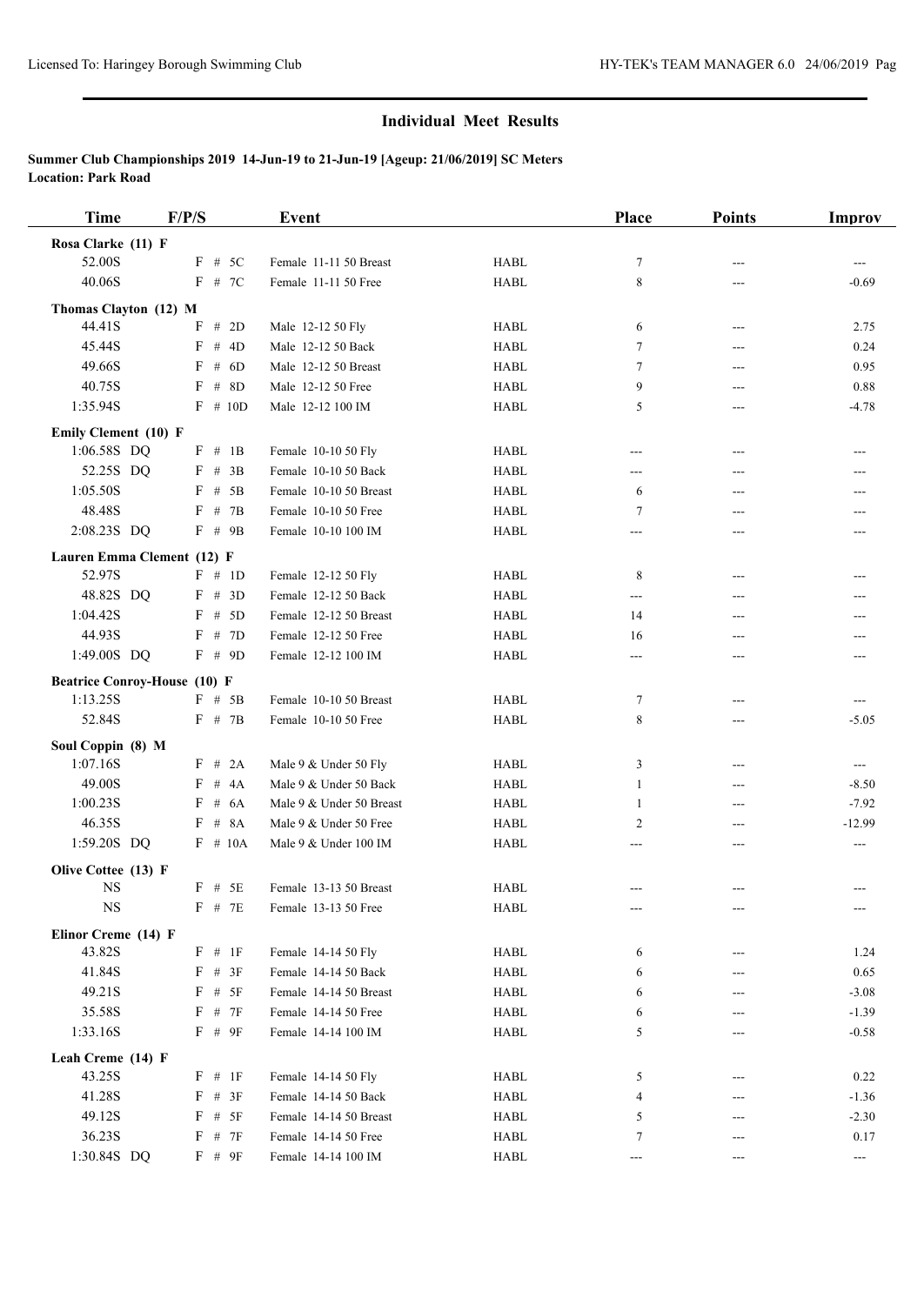| <b>Time</b>                     | F/P/S             |        | Event                                   |             | <b>Place</b> | <b>Points</b> | <b>Improv</b>            |
|---------------------------------|-------------------|--------|-----------------------------------------|-------------|--------------|---------------|--------------------------|
| Diyar Darzi (11) M              |                   |        |                                         |             |              |               |                          |
| X 50.29S                        | F # 4C            |        | Male 11-11 50 Back                      | <b>HABL</b> | ---          | $---$         | ---                      |
| X 1:01.30S DQ                   | $F$ # 6C          |        | Male 11-11 50 Breast                    | <b>HABL</b> | ---          | ---           |                          |
| X 41.99S                        | $F$ # 8C          |        | Male 11-11 50 Free                      | <b>HABL</b> | ---          | ---           |                          |
| <b>XNS</b>                      | $F \# 10C$        |        | Male 11-11 100 IM                       | <b>HABL</b> | ---          | ---           | ---                      |
| Gareth Davies (14) M            |                   |        |                                         |             |              |               |                          |
| 27.50S                          | F # 2F            |        | Male 14-14 50 Fly                       | <b>HABL</b> | 1            | $---$         | $-0.30$                  |
| 30.35S                          | F # 4F            |        | Male 14-14 50 Back                      | <b>HABL</b> | 1            | ---           | $-0.39$                  |
| 35.11S                          | F                 | $#$ 6F | Male 14-14 50 Breast                    | <b>HABL</b> | 1            | ---           | $-0.42$                  |
| 27.19S                          | F                 | #8F    | Male 14-14 50 Free                      | <b>HABL</b> | 1            | ---           | 0.82                     |
| $_{\rm NS}$                     | $F$ # 10F         |        | Male 14-14 100 IM                       | <b>HABL</b> | ---          | ---           | ---                      |
|                                 |                   |        |                                         |             |              |               |                          |
| Freya Della-Porta (17) F        |                   |        |                                         |             |              |               |                          |
| <b>NS</b>                       | F # 1H            |        | Female 16 & Over 50 Fly                 | <b>HABL</b> | ---          | ---           | ---                      |
| 31.97S                          | $\boldsymbol{F}$  | # 7H   | Female 16 & Over 50 Free                | <b>HABL</b> | 3            | ---           | 0.41                     |
| $_{\rm NS}$                     | $F$ # 9H          |        | Female 16 & Over 100 IM                 | <b>HABL</b> | ---          | ---           | ---                      |
| Berk Demir (8) M                |                   |        |                                         |             |              |               |                          |
| 1:00.50S                        | F # 2A            |        | Male 9 & Under 50 Fly                   | <b>HABL</b> | 1            | ---           | ---                      |
| 52.69S                          | F # 4A            |        | Male 9 & Under 50 Back                  | <b>HABL</b> | 2            | ---           | ---                      |
| 43.57S                          | F                 | # $8A$ | Male 9 & Under 50 Free                  | <b>HABL</b> | 1            | ---           | ---                      |
| 2:05.75S                        | $F$ # 10A         |        | Male 9 & Under 100 IM                   | <b>HABL</b> | 1            | ---           | ---                      |
| Kamal Douglas (11) M            |                   |        |                                         |             |              |               |                          |
| 56.91S                          | F                 | # $4C$ | Male 11-11 50 Back                      | <b>HABL</b> | 8            | $---$         | 0.63                     |
| 1:00.83S DQ                     | $\boldsymbol{F}$  | # $6C$ | Male 11-11 50 Breast                    | <b>HABL</b> | ---          | ---           | $\qquad \qquad \cdots$   |
| 48.77S                          | $F$ # 8C          |        | Male 11-11 50 Free                      | <b>HABL</b> | 8            | ---           | $-4.85$                  |
|                                 |                   |        |                                         |             |              |               |                          |
| Luke Ellingham (14) M<br>34.06S | F                 | # $2F$ |                                         | <b>HABL</b> | 3            | $---$         | 0.36                     |
| 37.23S                          | F                 | # $4F$ | Male 14-14 50 Fly<br>Male 14-14 50 Back | <b>HABL</b> | 4            |               | $-2.31$                  |
| 37.55S                          | F # 6F            |        | Male 14-14 50 Breast                    | <b>HABL</b> |              | ---           | $-0.25$                  |
| 30.08S                          | $F$ # 8F          |        | Male 14-14 50 Free                      | <b>HABL</b> | 2            | ---           |                          |
|                                 |                   |        |                                         |             | 3            | ---           | $-0.46$                  |
| 1:18.19S                        | $F$ # 10F         |        | Male 14-14 100 IM                       | <b>HABL</b> | 1            | ---           | $---$                    |
| Lola Emms Bonder (13) F         |                   |        |                                         |             |              |               |                          |
| <b>NS</b>                       | $F$ # 3E          |        | Female 13-13 50 Back                    | <b>HABL</b> | ---          | $---$         | $---$                    |
| 50.28S                          | $\mathrm{F}$ # 5E |        | Female 13-13 50 Breast                  | HABL        | 3            | ---           | $-7.78$                  |
| 35.50S                          | F                 | # 7E   | Female 13-13 50 Free                    | HABL        | 3            |               |                          |
| $_{\rm NS}$                     | $F$ # 9E          |        | Female 13-13 100 IM                     | HABL        | ---          | ---           |                          |
| Elena Eyres (12) F              |                   |        |                                         |             |              |               |                          |
| 48.84S                          | F # 1D            |        | Female 12-12 50 Fly                     | HABL        | 6            | ---           | $---$                    |
| 45.95S                          | $F \# 3D$         |        | Female 12-12 50 Back                    | HABL        | 6            | ---           | 1.62                     |
| 49.57S                          | F # 5D            |        | Female 12-12 50 Breast                  | HABL        | 5            | ---           | 1.18                     |
| 37.61S                          | F # 7D            |        | Female 12-12 50 Free                    | HABL        | 7            | ---           | 2.33                     |
| 1:38.73S                        | F # 9D            |        | Female 12-12 100 IM                     | HABL        | 6            | ---           | $-3.20$                  |
| Luca Fabbrani-Fearon (10) M     |                   |        |                                         |             |              |               |                          |
| 50.22S                          | F # 2B            |        | Male 10-10 50 Fly                       | HABL        | 4            |               |                          |
| 46.34S                          | $F$ # 4B          |        | Male 10-10 50 Back                      | HABL        | 2            | ---           |                          |
| 49.78S                          | $F$ # 6B          |        | Male 10-10 50 Breast                    | HABL        | 1            |               | ---                      |
| 39.17S                          | $F$ # 8B          |        | Male 10-10 50 Free                      | HABL        | 2            |               | 0.34                     |
| 1:45.98S                        | $F \# 10B$        |        | Male 10-10 100 IM                       | HABL        | 3            | ---           | $\hspace{0.05cm} \ldots$ |
|                                 |                   |        |                                         |             |              |               |                          |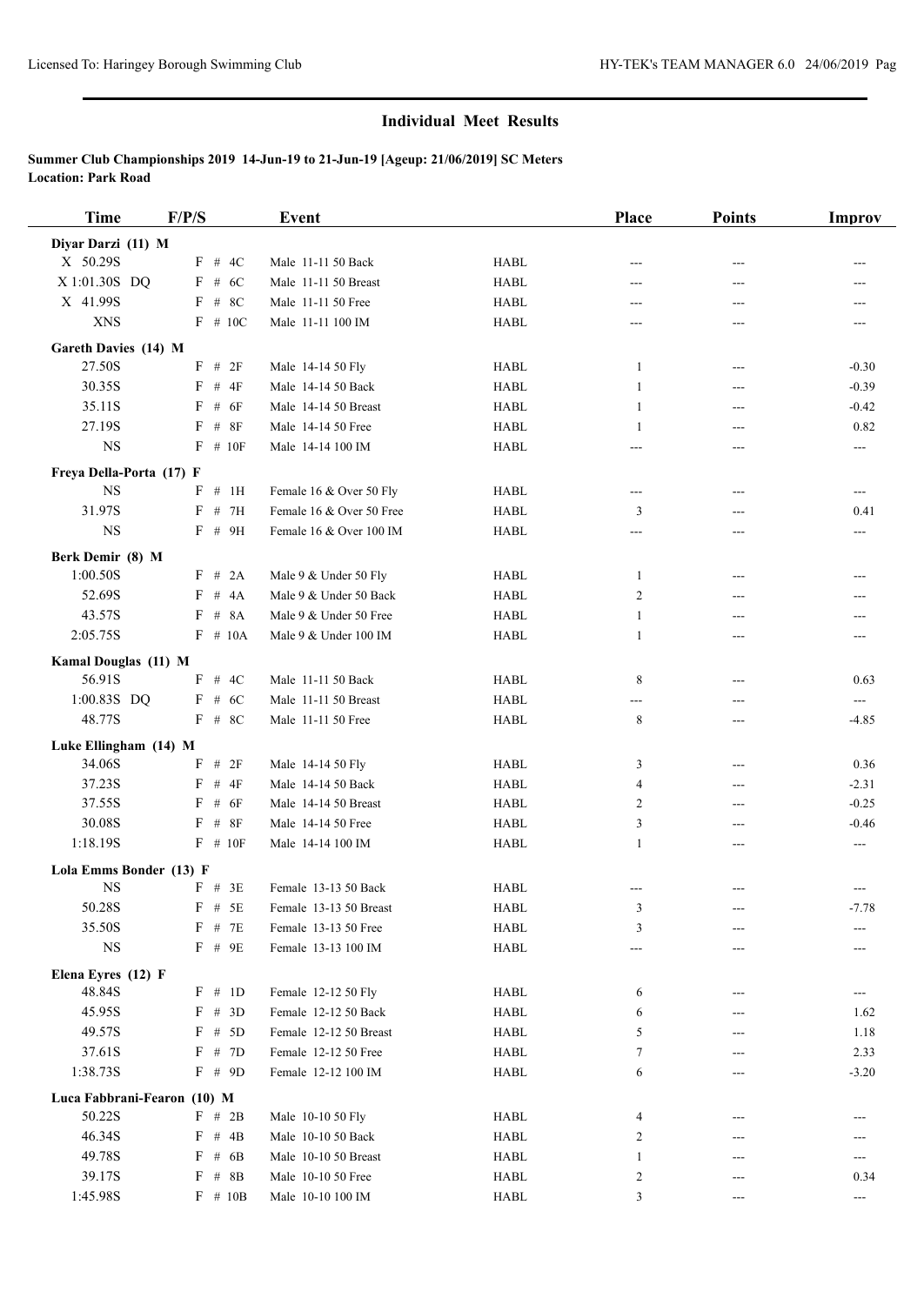| <b>Time</b>                    | F/P/S       | <b>Event</b>             |                                | Place          | <b>Points</b> | Improv              |
|--------------------------------|-------------|--------------------------|--------------------------------|----------------|---------------|---------------------|
| Adriana Fazzani (12) F         |             |                          |                                |                |               |                     |
| $_{\rm NS}$                    | F # 1D      | Female 12-12 50 Fly      | <b>HABL</b>                    | ---            | ---           | ---                 |
| <b>NS</b>                      | F # 3D      | Female 12-12 50 Back     | <b>HABL</b>                    | ---            | ---           | $\qquad \qquad - -$ |
| 44.29S                         | # $5D$<br>F | Female 12-12 50 Breast   | HABL                           | $\overline{c}$ | $---$         | $-1.06$             |
| 35.26S                         | F # 7D      | Female 12-12 50 Free     | <b>HABL</b>                    | 2              | ---           | 0.29                |
| 1:28.17S                       | $F$ # 9D    | Female 12-12 100 IM      | <b>HABL</b>                    | 2              | $---$         | $-5.06$             |
| Anthony Fedorov-Uzuagu (12) M  |             |                          |                                |                |               |                     |
| 41.86S                         | F # 2D      | Male 12-12 50 Fly        | <b>HABL</b>                    | 4              | ---           | $-9.52$             |
| 40.31S                         | F # 4D      | Male 12-12 50 Back       | <b>HABL</b>                    | 3              | ---           | $-4.06$             |
| 50.98S                         | F # 6D      | Male 12-12 50 Breast     | <b>HABL</b>                    | 8              | ---           | $\sim$              |
| 36.52S                         | $F$ # 8D    | Male 12-12 50 Free       | <b>HABL</b>                    | $\overline{4}$ | ---           | $-2.82$             |
| Nicholas Fedorov-Uzuagu (12) M |             |                          |                                |                |               |                     |
| 48.18S DQ                      | F # 2D      | Male 12-12 50 Fly        | <b>HABL</b>                    | ---            | $---$         | $---$               |
| 44.19S                         | F # 4D      | Male 12-12 50 Back       | <b>HABL</b>                    | 5              | $---$         | $-6.68$             |
| 57.02S DQ                      | F # 6D      | Male 12-12 50 Breast     | <b>HABL</b>                    | ---            | ---           | $\sim$ $\sim$       |
| 37.81S                         | $F \# 8D$   | Male 12-12 50 Free       | <b>HABL</b>                    | 6              | ---           | $-3.66$             |
| Isabella Floriani (11) F       |             |                          |                                |                |               |                     |
| X 49.42S                       | $F$ # 5C    | Female 11-11 50 Breast   | <b>HABL</b>                    |                | ---           | $-1.14$             |
| X 35.40S                       | F # 7C      | Female 11-11 50 Free     | <b>HABL</b>                    | ---            | ---           | $-0.29$             |
| X 1:32.18S                     | $F$ # 9C    | Female 11-11 100 IM      | <b>HABL</b>                    | ---            | ---           | $-4.22$             |
| Nadya Flury (12) F             |             |                          |                                |                |               |                     |
| <b>NS</b>                      | F # 5D      | Female 12-12 50 Breast   | <b>HABL</b>                    | ---            | ---           | $---$               |
| Emma Frais (15) F              |             |                          |                                |                |               |                     |
| 37.16S                         | $F \# 1G$   | Female 15-15 50 Fly      | <b>HABL</b>                    | 3              | ---           | 1.50                |
| 41.05S                         | $F$ # 3G    | Female 15-15 50 Back     | <b>HABL</b>                    | 5              | ---           | 1.84                |
| Aksel Gerhardstein (12) M      |             |                          |                                |                |               |                     |
| <b>NS</b>                      | F # 2D      | Male 12-12 50 Fly        | <b>HABL</b>                    | ---            | $---$         | $---$               |
| <b>NS</b>                      | F # 4D      | Male 12-12 50 Back       | <b>HABL</b>                    | ---            | $---$         | ---                 |
| 47.54S                         | F # 6D      | Male 12-12 50 Breast     | <b>HABL</b>                    | 5              | ---           | 0.49                |
| $_{\rm NS}$                    | F<br># 8D   | Male 12-12 50 Free       | <b>HABL</b>                    | ---            | ---           | ---                 |
| $_{\rm NS}$                    | $F \# 10D$  | Male 12-12 100 IM        | <b>HABL</b>                    | ---            | ---           | $---$               |
| Shakil Giordani (16) M         |             |                          |                                |                |               |                     |
| 26.12S                         | F # 2H      | Male 16 & Over 50 Fly    | HABL                           | 1              |               | 0.40                |
| 27.38S                         | F<br># 4H   | Male 16 & Over 50 Back   | ${\rm H}{\bf A}{\bf B}{\bf L}$ | 1              |               | 0.95                |
| 34.45S                         | $F$ # 6H    | Male 16 & Over 50 Breast | HABL                           | 1              |               | $-1.23$             |
| 24.18S                         | F<br># 8H   | Male 16 & Over 50 Free   | HABL                           | 1              |               | 0.05                |
| 1:03.23S                       | $F$ # 10H   | Male 16 & Over 100 IM    | <b>HABL</b>                    | 1              |               | 1.71                |
| Steven Gomez Maya (9) M        |             |                          |                                |                |               |                     |
| 1:01.62S                       | F # 2A      | Male 9 & Under 50 Fly    | HABL                           | 2              |               |                     |
| 56.04S                         | $F$ # 4A    | Male 9 & Under 50 Back   | HABL                           | 3              |               |                     |
| 1:09.41S                       | $F$ # $6A$  | Male 9 & Under 50 Breast | HABL                           | 2              | ---           |                     |
| 49.21S                         | $F$ # $8A$  | Male 9 & Under 50 Free   | HABL                           | 3              |               | ---                 |
| 2:06.37S                       | $F \# 10A$  | Male 9 & Under 100 IM    | HABL                           | $\overline{c}$ | ---           | $-8.63$             |
|                                |             |                          |                                |                |               |                     |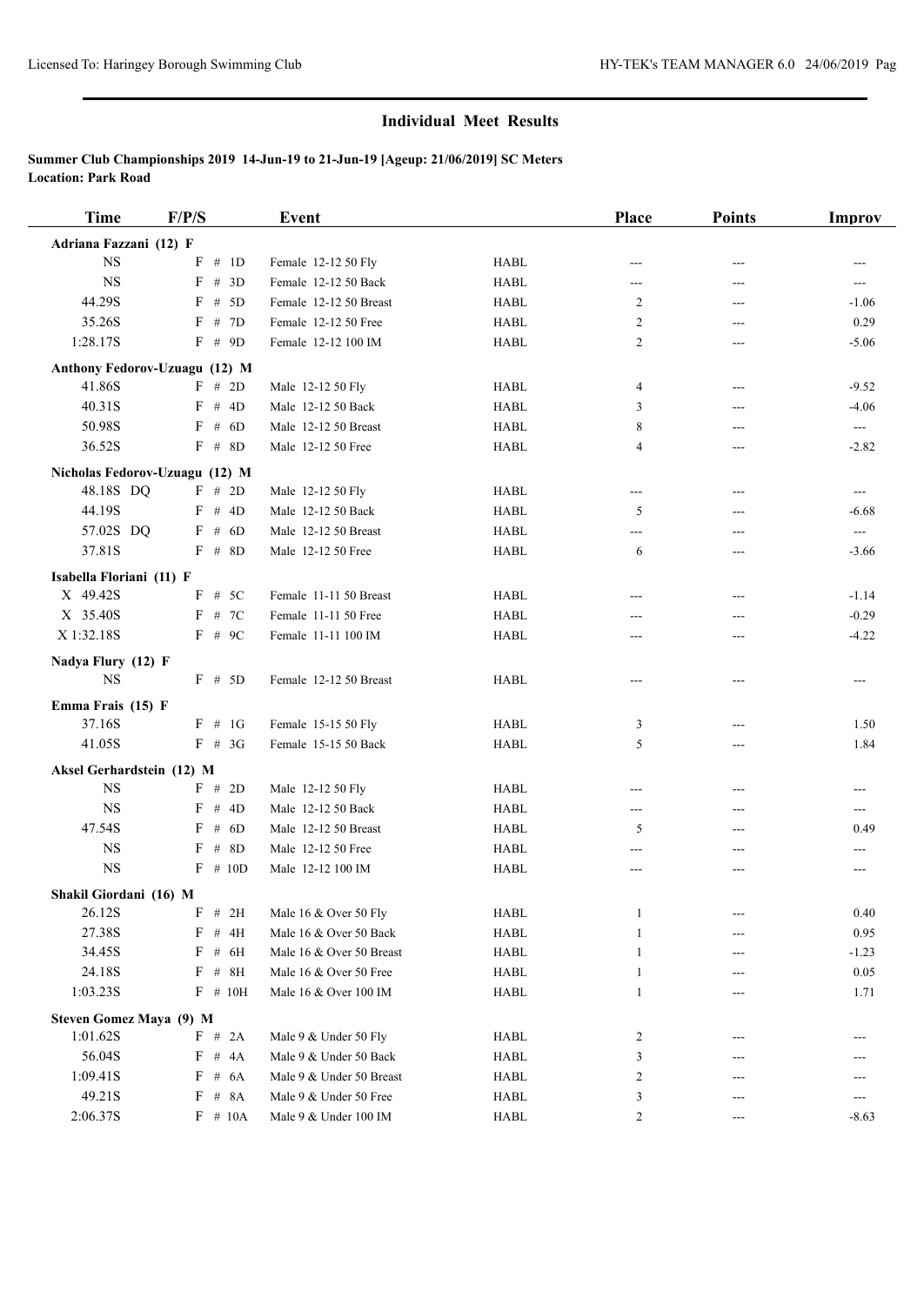| <b>Time</b>                                       | F/P/S                  | Event                                   |                     | Place          | <b>Points</b> | <b>Improv</b>              |
|---------------------------------------------------|------------------------|-----------------------------------------|---------------------|----------------|---------------|----------------------------|
| Veronica Gomez Maya (10) F                        |                        |                                         |                     |                |               |                            |
| 52.09S                                            | F # 1B                 | Female 10-10 50 Fly                     | <b>HABL</b>         | 3              | ---           | $-4.16$                    |
| 47.34S                                            | $F$ # 3B               | Female 10-10 50 Back                    | <b>HABL</b>         | 4              | ---           | $-7.28$                    |
| 56.42S                                            | $F$ # 5B               | Female 10-10 50 Breast                  | <b>HABL</b>         | 5              | ---           | ---                        |
| 42.94S                                            | $F$ # 7B               | Female 10-10 50 Free                    | <b>HABL</b>         | 4              | ---           | $-6.46$                    |
| 1:49.07S                                          | $F$ # 9B               | Female 10-10 100 IM                     | <b>HABL</b>         | 4              | ---           | $-14.92$                   |
| Miranda Gomez-Velasco (14) F                      |                        |                                         |                     |                |               |                            |
| 40.62S                                            | F # 1F                 | Female 14-14 50 Fly                     | <b>HABL</b>         | 3              | ---           | 2.54                       |
| 41.60S                                            | $F$ # 3F               | Female 14-14 50 Back                    | <b>HABL</b>         | 5              | ---           | 0.64                       |
| 48.42S                                            | $F$ # 5F               | Female 14-14 50 Breast                  | <b>HABL</b>         | 3              | ---           | 0.57                       |
| 33.32S                                            | $F$ # 7F               | Female 14-14 50 Free                    | <b>HABL</b>         | 2              | ---           | 0.49                       |
| 1:30.10S                                          | $F$ # 9F               | Female 14-14 100 IM                     | <b>HABL</b>         | 3              | ---           | 0.69                       |
| Misha Gomulak (12) M                              |                        |                                         |                     |                |               |                            |
| 41.93S                                            | F # 2D                 | Male 12-12 50 Fly                       | <b>HABL</b>         | 5              | ---           | $-11.76$                   |
| 44.20S                                            | F # 4D                 | Male 12-12 50 Back                      | <b>HABL</b>         | 6              | ---           | $-9.11$                    |
| 48.57S                                            | $F \# 6D$              | Male 12-12 50 Breast                    | <b>HABL</b>         | 6              | $---$         | $-9.93$                    |
| 37.44S                                            | F<br># $8D$            | Male 12-12 50 Free                      | <b>HABL</b>         | 5              | ---           | $-5.33$                    |
| 1:35.90S                                          | $F$ # 10D              | Male 12-12 100 IM                       | <b>HABL</b>         | $\overline{4}$ | ---           | $---$                      |
|                                                   |                        |                                         |                     |                |               |                            |
| Najeya Gomulak (14) F                             |                        |                                         |                     |                |               |                            |
| 45.74S DQ                                         | $F$ # 1F               | Female 14-14 50 Fly                     | <b>HABL</b>         | $---$          | ---           | $\qquad \qquad \text{---}$ |
| 45.90S                                            | $F$ # 3F               | Female 14-14 50 Back                    | <b>HABL</b>         | 9              | $---$         | $-10.51$                   |
| 38.60S                                            | F # 7F                 | Female 14-14 50 Free                    | <b>HABL</b>         | 9              | ---           | $-4.09$                    |
| Alekander Gorbachev (9) M                         |                        |                                         |                     |                |               |                            |
| X 56.70S DQ                                       | F # 2A                 | Male 9 & Under 50 Fly                   | <b>HABL</b>         | ---            | ---           |                            |
| X 1:01.20S DQ                                     | $F$ # 6A               | Male 9 & Under 50 Breast                | <b>HABL</b>         | $---$          | $---$         |                            |
| X 50.15S                                          | $F$ # 8A               | Male 9 & Under 50 Free                  | <b>HABL</b>         | $---$          | ---           | $---$                      |
| Drew Greenan-Kitchener (17) F                     |                        |                                         |                     |                |               |                            |
| 51.05S                                            | $F$ # 5H               | Female 16 & Over 50 Breast              | <b>HABL</b>         | 4              | ---           | $-0.76$                    |
| 38.77S                                            | $F$ # 7H               | Female 16 & Over 50 Free                | <b>HABL</b>         | 5              | ---           | 0.39                       |
| 1:38.20S                                          | F # 9H                 | Female 16 & Over 100 IM                 | <b>HABL</b>         | 3              | ---           | 4.39                       |
| Max Green (15) M                                  |                        |                                         |                     |                |               |                            |
| 29.91S                                            | $F$ # 2G               | Male 15-15 50 Fly                       | <b>HABL</b>         | $\overline{c}$ | $---$         | 1.21                       |
| 32.78S                                            | $F \# 4G$              | Male 15-15 50 Back                      | <b>HABL</b>         | 2              | ---           | 0.63                       |
| 33.01S                                            | $F$ # 6G               | Male 15-15 50 Breast                    | <b>HABL</b>         | 1              |               | 0.82                       |
| 26.30S                                            | $\mathbf{F}$<br># $8G$ | Male 15-15 50 Free                      | <b>HABL</b>         | 2              |               | 0.99                       |
| 1:06.78S                                          | $F$ # 10G              | Male 15-15 100 IM                       | <b>HABL</b>         | 1              |               | 3.05                       |
| Georgia Greensmith (11) F                         |                        |                                         |                     |                |               |                            |
| 47.58S                                            | $F$ # 5C               | Female 11-11 50 Breast                  | <b>HABL</b>         | 2              |               | $-0.69$                    |
| 36.28S                                            | $F$ # 7C               | Female 11-11 50 Free                    | HABL                | 4              |               | 1.64                       |
| 1:32.72S                                          | $F$ # 9C               | Female 11-11 100 IM                     | <b>HABL</b>         | 5              | ---           | $-8.62$                    |
|                                                   |                        |                                         |                     |                |               |                            |
| Kyrique Cameron Griffith-Preprah (13) M<br>41.56S | $F$ # 2E               |                                         |                     |                |               | $-2.49$                    |
| 43.81S                                            | $F$ # 4E               | Male 13-13 50 Fly<br>Male 13-13 50 Back | HABL<br><b>HABL</b> | 4<br>4         | ---           | 1.91                       |
| 49.55S                                            | $F$ # 6E               | Male 13-13 50 Breast                    |                     |                |               | $-25.29$                   |
| 33.56S                                            | $F$ # 8E               | Male 13-13 50 Free                      | <b>HABL</b>         | 5              | ---           | $-0.42$                    |
|                                                   |                        |                                         | HABL                | 3              |               |                            |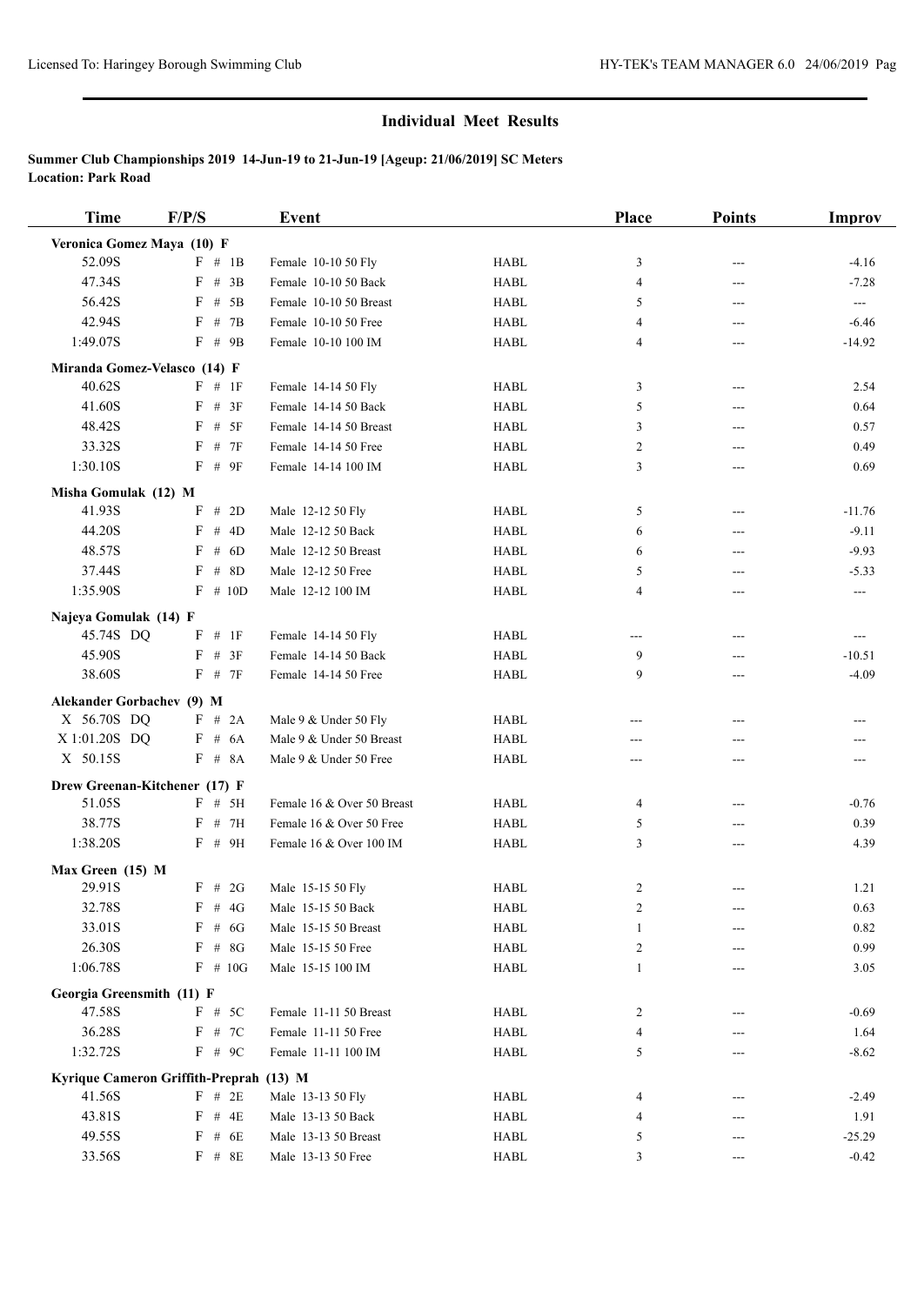| <b>Time</b>                         | F/P/S        |                  | <b>Event</b>                            |                            | Place        | <b>Points</b> | <b>Improv</b>                       |
|-------------------------------------|--------------|------------------|-----------------------------------------|----------------------------|--------------|---------------|-------------------------------------|
| Maja Grzybek (12) F                 |              |                  |                                         |                            |              |               |                                     |
| 40.78S                              |              | F # 1D           | Female 12-12 50 Fly                     | <b>HABL</b>                | $\mathbf{1}$ | ---           | $-0.09$                             |
| 40.84S                              | F            | # $3D$           | Female 12-12 50 Back                    | <b>HABL</b>                | $\mathbf{1}$ | ---           | 0.64                                |
| 43.16S                              | F            | # $5D$           | Female 12-12 50 Breast                  | HABL                       | 1            | ---           | $-2.16$                             |
| 32.18S                              | $_{\rm F}$   | # 7D             | Female 12-12 50 Free                    | <b>HABL</b>                | 1            | ---           | $-1.09$                             |
| 1:26.40S                            |              | $F$ # 9D         | Female 12-12 100 IM                     | <b>HABL</b>                | $\mathbf{1}$ | ---           | $-5.91$                             |
| Lauren Guye (15) F                  |              |                  |                                         |                            |              |               |                                     |
| 47.19S                              |              | $F$ # 5G         | Female 15-15 50 Breast                  | <b>HABL</b>                | 5            | ---           | $-1.47$                             |
| 37.34S                              |              | $F$ # 7G         | Female 15-15 50 Free                    | <b>HABL</b>                | 6            | ---           | $-3.09$                             |
|                                     |              |                  |                                         |                            |              |               |                                     |
| Lily Hallatt Wells (12) F<br>54.25S | F            | # $5D$           | Female 12-12 50 Breast                  | <b>HABL</b>                | 11           | ---           | $\hspace{0.05cm}---\hspace{0.05cm}$ |
| 35.44S                              | F            | # 7D             | Female 12-12 50 Free                    | <b>HABL</b>                | 3            | ---           | $-3.16$                             |
| <b>NS</b>                           |              | $F$ # 9D         | Female 12-12 100 IM                     | <b>HABL</b>                | ---          |               |                                     |
|                                     |              |                  |                                         |                            |              |               |                                     |
| Gilbert Halton (11) M<br>55.63S     | F            | # $2C$           |                                         | <b>HABL</b>                | 5            |               |                                     |
| 50.19S                              | $\mathbf{F}$ | # $4C$           | Male 11-11 50 Fly<br>Male 11-11 50 Back | <b>HABL</b>                |              | ---           | ---                                 |
| 55.54S                              | F            | # $6C$           | Male 11-11 50 Breast                    | <b>HABL</b>                | 6<br>4       | ---           | ---<br>$-2.86$                      |
| 42.92S                              |              | $F$ # 8C         | Male 11-11 50 Free                      | <b>HABL</b>                |              | ---           |                                     |
| 1:50.75S DQ                         |              | $F$ # 10C        | Male 11-11 100 IM                       | <b>HABL</b>                | 6<br>---     | ---<br>---    | $\overline{\phantom{a}}$<br>$---$   |
|                                     |              |                  |                                         |                            |              |               |                                     |
| Arun Hamilton McMahon (13) M        |              |                  |                                         |                            |              |               |                                     |
| 30.81S                              |              | $F$ # 2E         | Male 13-13 50 Fly                       | <b>HABL</b>                | 1            | ---           | 0.10                                |
| 31.59S                              | F            | # 4E             | Male 13-13 50 Back                      | <b>HABL</b>                | 1            | ---           | 0.73                                |
| 35.70S                              | F            | # $6E$           | Male 13-13 50 Breast                    | <b>HABL</b>                | 1            | ---           | $-0.28$                             |
| 28.05S<br><b>NS</b>                 | F            | #8E<br>$F$ # 10E | Male 13-13 50 Free<br>Male 13-13 100 IM | <b>HABL</b><br><b>HABL</b> | $\mathbf{1}$ | ---           | $-0.41$                             |
|                                     |              |                  |                                         |                            | ---          | ---           | ---                                 |
| Isla Hampton Phillips (11) F        |              |                  |                                         |                            |              |               |                                     |
| 59.71S                              |              | $F$ # 5C         | Female 11-11 50 Breast                  | <b>HABL</b>                | 12           | ---           | $-1.92$                             |
| 47.47S                              |              | F # 7C           | Female 11-11 50 Free                    | <b>HABL</b>                | 15           | ---           | 0.38                                |
| Amy Hanson (9) F                    |              |                  |                                         |                            |              |               |                                     |
| 49.46S                              |              | F # 3A           | Female 9 & Under 50 Back                | <b>HABL</b>                | $\mathbf{1}$ | ---           | ---                                 |
| 52.41S                              | F            | # 5A             | Female 9 & Under 50 Breast              | <b>HABL</b>                | $\mathbf{1}$ |               | $-7.65$                             |
| 43.00S                              |              | F # 7A           | Female 9 & Under 50 Free                | <b>HABL</b>                | 1            |               | $-10.00$                            |
| Stephen Harden Wilson (14) M        |              |                  |                                         |                            |              |               |                                     |
| 36.08S                              | F            | #2F              | Male 14-14 50 Fly                       | <b>HABL</b>                | 4            | ---           | 0.46                                |
| 35.75S                              | F            | $#$ 4F           | Male 14-14 50 Back                      | <b>HABL</b>                | 3            |               | $-0.02$                             |
| 42.71S                              | F            | # $6F$           | Male 14-14 50 Breast                    | HABL                       | 3            |               | $-1.26$                             |
| 30.68S                              | F            | #8F              | Male 14-14 50 Free                      | <b>HABL</b>                | 4            |               | $-0.44$                             |
| 1:20.44S                            |              | $F$ # 10F        | Male 14-14 100 IM                       | <b>HABL</b>                | 2            |               | $-2.94$                             |
| <b>Eduardo Hartley (10) M</b>       |              |                  |                                         |                            |              |               |                                     |
| 1:09.98S DQ                         | F            | # $2B$           | Male 10-10 50 Fly                       | <b>HABL</b>                | ---          |               | ---                                 |
| 1:00.51S                            | F            | # $4B$           | Male 10-10 50 Back                      | <b>HABL</b>                | 8            |               |                                     |
| 1:05.47S                            | F            | # $6B$           | Male 10-10 50 Breast                    | <b>HABL</b>                | 6            | ---           | ---                                 |
| 48.78S                              | F            | $#$ 8B           | Male 10-10 50 Free                      | HABL                       | 7            | ---           | $-3.53$                             |
| 2:06.91S                            |              | $F \# 10B$       | Male 10-10 100 IM                       | HABL                       | 6            | ---           | $\hspace{0.05cm} \ldots$            |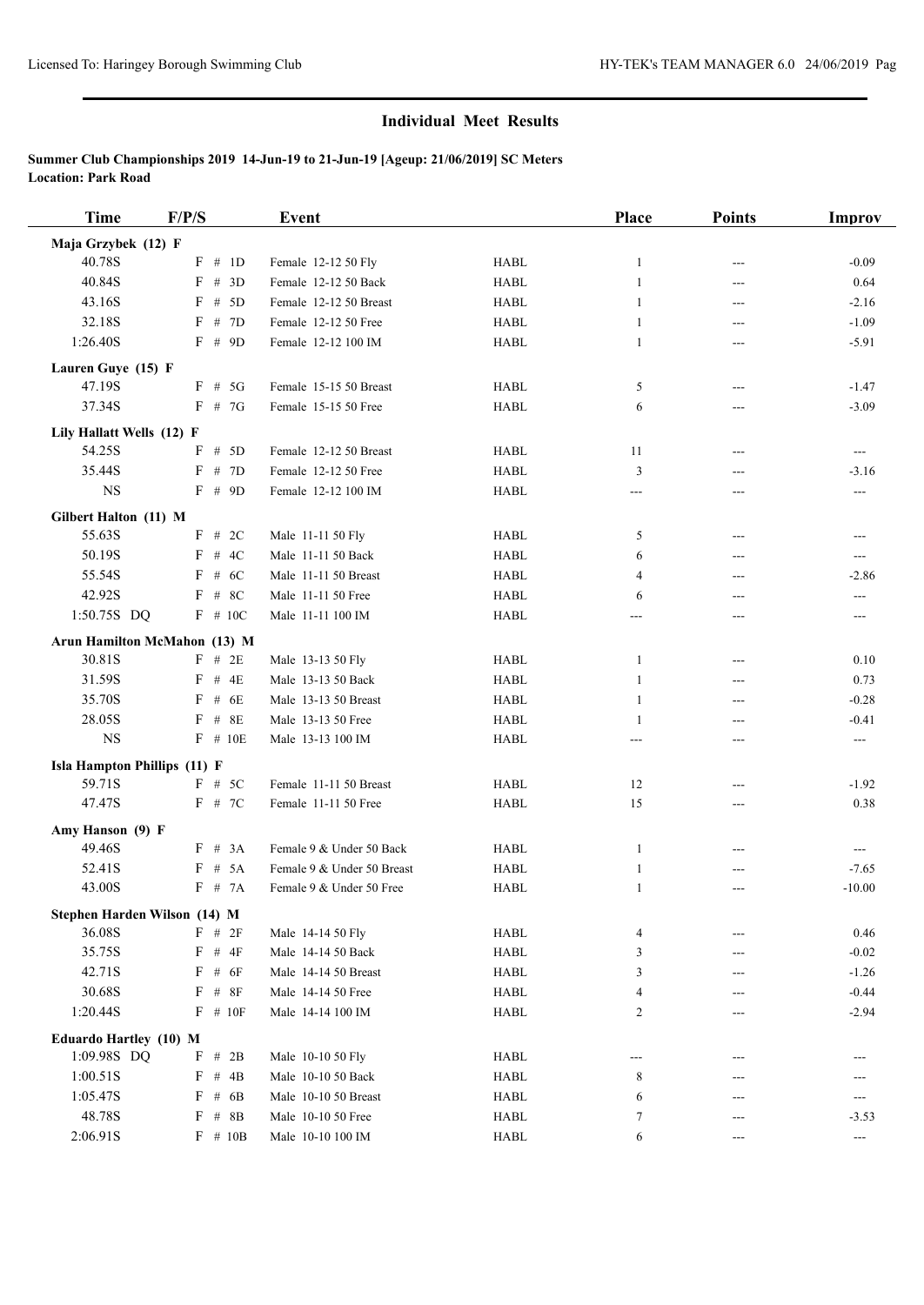| <b>Time</b>                   | F/P/S                | Event                      |             | Place          | <b>Points</b> | Improv                           |
|-------------------------------|----------------------|----------------------------|-------------|----------------|---------------|----------------------------------|
| Eshli Haxhiasllani (18) F     |                      |                            |             |                |               |                                  |
| $_{\rm NS}$                   | $F$ # 1H             | Female 16 & Over 50 Fly    | <b>HABL</b> | ---            | ---           | ---                              |
| <b>NS</b>                     | $F$ # 3H             | Female 16 & Over 50 Back   | <b>HABL</b> | ---            | ---           |                                  |
| <b>NS</b>                     | $F$ # 5H             | Female 16 & Over 50 Breast | <b>HABL</b> | $---$          | ---           |                                  |
| <b>NS</b>                     | $F$ # 7H             | Female 16 & Over 50 Free   | <b>HABL</b> | ---            | ---           |                                  |
| <b>NS</b>                     | $F$ # 9H             | Female 16 & Over 100 IM    | <b>HABL</b> | $---$          | ---           | $---$                            |
| Johnny Haxhiasllani (14) M    |                      |                            |             |                |               |                                  |
| 39.31S                        | F # 2F               | Male 14-14 50 Fly          | <b>HABL</b> | 5              | $---$         | $-2.91$                          |
| 39.44S                        | F # 4F               | Male 14-14 50 Back         | <b>HABL</b> | 5              | ---           | $-1.56$                          |
| 51.00S                        | $F$ # 6F             | Male 14-14 50 Breast       | <b>HABL</b> | 4              | ---           | $-6.28$                          |
| 35.16S                        | $F$ # 8F             | Male 14-14 50 Free         | <b>HABL</b> | 5              | ---           | $-0.74$                          |
| 1:30.75S                      | $F$ # 10F            | Male 14-14 100 IM          | <b>HABL</b> | 3              | ---           | $-8.85$                          |
| Iolanda Heath (12) F          |                      |                            |             |                |               |                                  |
| 42.90S                        | F # 1D               | Female 12-12 50 Fly        | <b>HABL</b> | 3              | ---           | $-1.97$                          |
| 44.63S                        | $F$ # 3D             | Female 12-12 50 Back       | <b>HABL</b> | $\overline{4}$ | $---$         | $\qquad \qquad -\qquad \qquad -$ |
| 49.47S                        | $F$ # 5D             | Female 12-12 50 Breast     | <b>HABL</b> | 4              | ---           | $-2.47$                          |
| 37.59S                        | F # 7D               | Female 12-12 50 Free       | <b>HABL</b> | 6              | ---           | $-0.37$                          |
| 1:35.07S                      | $F$ # 9D             | Female 12-12 100 IM        | <b>HABL</b> | 4              | ---           | $-3.53$                          |
| Rosina Hegarty-Morrish (15) F |                      |                            |             |                |               |                                  |
| 38.53S                        | $F \# 1G$            | Female 15-15 50 Fly        | <b>HABL</b> | 4              | ---           | 1.60                             |
| 37.91S                        | $F$ # 3G             | Female 15-15 50 Back       | <b>HABL</b> | 3              | ---           | $-0.72$                          |
| 45.79S                        | $F$ # 5G             | Female 15-15 50 Breast     | <b>HABL</b> | 3              | $---$         | 0.04                             |
| 32.88S                        | $F$ # 7G             | Female 15-15 50 Free       | <b>HABL</b> | 3              | ---           | $-0.21$                          |
| 1:23.72S                      | $F$ # 9G             | Female 15-15 100 IM        | <b>HABL</b> | $\overline{2}$ | ---           | $-1.31$                          |
| Josie Hesketh (11) F          |                      |                            |             |                |               |                                  |
| 37.03S                        | $F$ # 3C             | Female 11-11 50 Back       | <b>HABL</b> | 1              | ---           | $-0.86$                          |
| 47.88S                        | $F$ # 5C             | Female 11-11 50 Breast     | <b>HABL</b> | 3              | ---           | $-3.62$                          |
| 35.89S                        | $F$ # 7C             | Female 11-11 50 Free       | <b>HABL</b> | 2              | ---           | $-0.19$                          |
| 1:30.75S                      | $F$ # 9C             | Female 11-11 100 IM        | <b>HABL</b> | 2              | ---           | $---$                            |
| Harrison Hilditch (10) M      |                      |                            |             |                |               |                                  |
| <b>NS</b>                     | $F$ # 2B             | Male 10-10 50 Fly          | <b>HABL</b> |                |               |                                  |
| <b>NS</b>                     | $F \# 4B$            | Male 10-10 50 Back         | <b>HABL</b> | ---            |               | ---                              |
| $_{\rm NS}$                   | F # 6B               | Male 10-10 50 Breast       | <b>HABL</b> | ---            |               | ---                              |
| <b>NS</b>                     | $_{\rm F}$<br>$#$ 8B | Male 10-10 50 Free         | <b>HABL</b> | ---            | ---           | ---                              |
| $_{\rm NS}$                   | $F$ # 10B            | Male 10-10 100 IM          | <b>HABL</b> |                |               |                                  |
| Evie Hipwell (9) F            |                      |                            |             |                |               |                                  |
| 1:01.94S                      | F # 1A               | Female 9 & Under 50 Fly    | HABL        | 3              |               |                                  |
| 1:01.59S                      | F # 3A               | Female 9 & Under 50 Back   | <b>HABL</b> | 8              |               |                                  |
| 53.31S                        | $F$ # 7A             | Female 9 & Under 50 Free   | <b>HABL</b> | 7              |               |                                  |
| 2:13.88S                      | F # 9A               | Female 9 & Under 100 IM    | <b>HABL</b> | 4              |               |                                  |
| Jamie Holland (13) M          |                      |                            |             |                |               |                                  |
| 38.43S                        | $F$ # 2E             | Male 13-13 50 Fly          | <b>HABL</b> | 3              |               | $-0.47$                          |
| 42.00S                        | $F$ # 4E             | Male 13-13 50 Back         | <b>HABL</b> | 3              | ---           | $-0.03$                          |
| 49.47S                        | $F$ # 6E             | Male 13-13 50 Breast       | <b>HABL</b> | 4              |               | 1.27                             |
| 34.04S                        | $F$ # 8E             | Male 13-13 50 Free         | HABL        | 4              |               | 0.09                             |
| 1:28.40S                      | $F$ # 10E            | Male 13-13 100 IM          | HABL        | 2              | ---           | $-8.94$                          |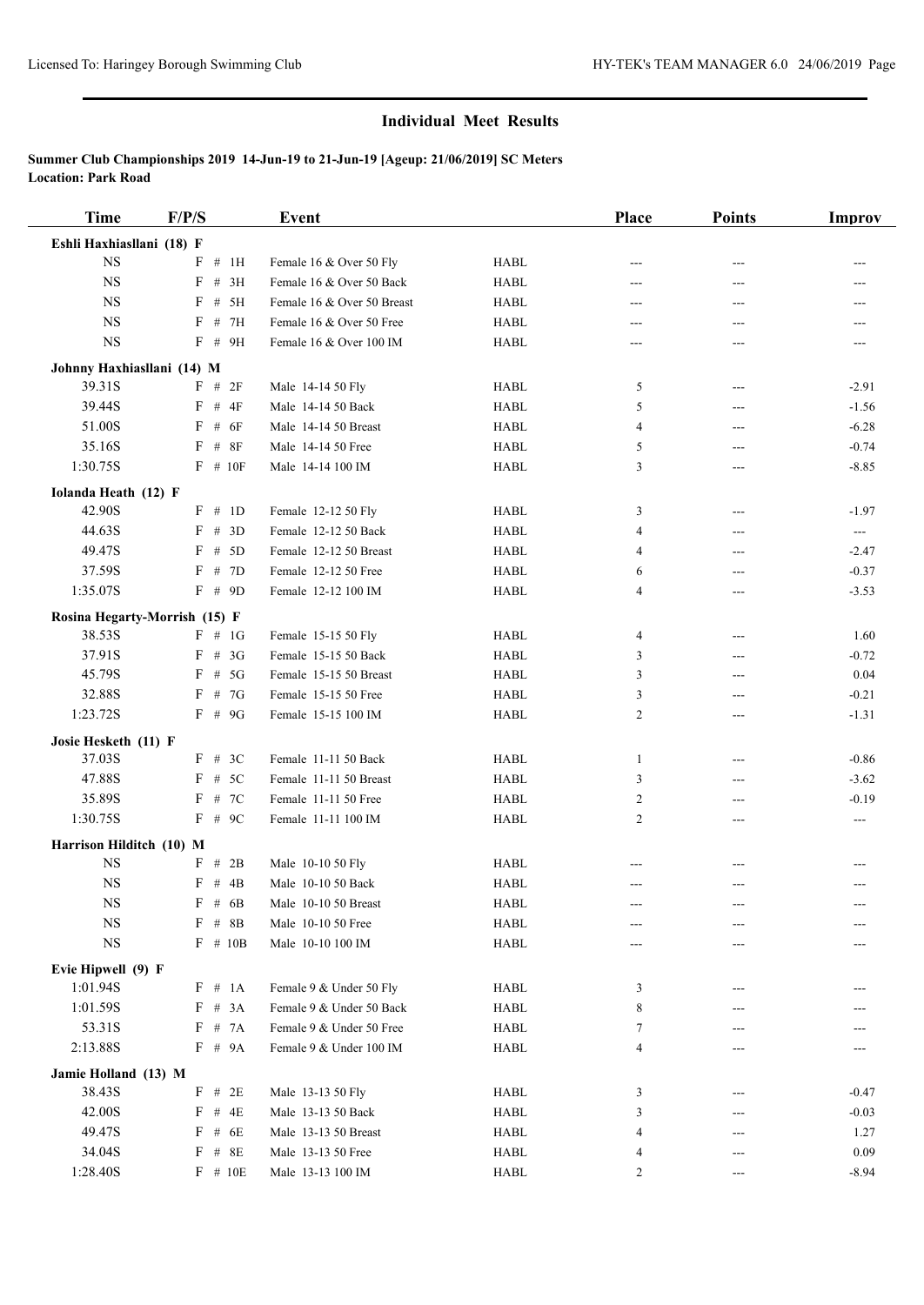| <b>Time</b>                   | F/P/S       | Event                      |             | Place          | <b>Points</b> | <b>Improv</b>              |
|-------------------------------|-------------|----------------------------|-------------|----------------|---------------|----------------------------|
| Kathryn Holland (13) F        |             |                            |             |                |               |                            |
| 40.38S                        | $F$ # 1E    | Female 13-13 50 Fly        | <b>HABL</b> | 4              | $---$         | $-0.44$                    |
| 40.41S                        | $F$ # 3E    | Female 13-13 50 Back       | <b>HABL</b> | $\overline{4}$ | ---           | $-1.85$                    |
| <b>NS</b>                     | $F$ # 5E    | Female 13-13 50 Breast     | <b>HABL</b> | $---$          | $---$         | $\overline{\phantom{a}}$   |
| <b>NS</b>                     | $F$ # 7E    | Female 13-13 50 Free       | <b>HABL</b> | ---            | ---           | $---$                      |
| 1:28.44S                      | $F$ # 9E    | Female 13-13 100 IM        | <b>HABL</b> | 3              | ---           | $-5.72$                    |
| Hayden Hoole (15) M           |             |                            |             |                |               |                            |
| 28.72S                        | $F$ # 2G    | Male 15-15 50 Fly          | <b>HABL</b> | 1              | ---           | 0.32                       |
| 31.09S                        | $F$ # 4G    | Male 15-15 50 Back         | <b>HABL</b> | 1              | ---           | 0.29                       |
| 34.44S                        | $F$ # 6G    | Male 15-15 50 Breast       | <b>HABL</b> | $\overline{c}$ | ---           | $-0.06$                    |
| 26.23S                        | # $8G$<br>F | Male 15-15 50 Free         | <b>HABL</b> | 1              | $---$         | $-0.40$                    |
| 1:11.76S                      | $F$ # 10G   | Male 15-15 100 IM          | <b>HABL</b> | 2              | ---           | 4.14                       |
| Linnoa Hurcombe (7) F         |             |                            |             |                |               |                            |
| 1:04.55S DQ                   | $F$ # 5A    | Female 9 & Under 50 Breast | <b>HABL</b> | ---            | ---           | ---                        |
| 51.87S                        | F # 7A      | Female 9 & Under 50 Free   | <b>HABL</b> | $\overline{4}$ | $---$         | ---                        |
| Mahali Isaac (16) F           |             |                            |             |                |               |                            |
| 50.87S                        | $F$ # 1H    | Female 16 & Over 50 Fly    | <b>HABL</b> | 3              | ---           | $-8.76$                    |
| 49.30S                        | $F$ # 3H    | Female 16 & Over 50 Back   | <b>HABL</b> | 3              | ---           | $-8.13$                    |
| 54.16S                        | $F$ # 5H    | Female 16 & Over 50 Breast | <b>HABL</b> | 5              | ---           | $-8.34$                    |
| 39.25S                        | $F$ # 7H    | Female 16 & Over 50 Free   | <b>HABL</b> | 6              | ---           | $-4.25$                    |
| 1:46.84S                      | $F$ # 9H    | Female 16 & Over 100 IM    | <b>HABL</b> | 4              | ---           | $-21.63$                   |
| Alejandro Isaza Ocampo (17) M |             |                            |             |                |               |                            |
| 28.49S                        | $F$ # 2H    | Male 16 & Over 50 Fly      | <b>HABL</b> | 2              | $---$         | 0.21                       |
| 29.99S                        | $F$ # 4H    | Male 16 & Over 50 Back     | <b>HABL</b> | 2              | ---           | 0.40                       |
| <b>NS</b>                     | $F$ # 6H    | Male 16 & Over 50 Breast   | <b>HABL</b> | ---            | ---           | $\qquad \qquad - -$        |
| <b>NS</b>                     | $F$ # $8H$  | Male 16 & Over 50 Free     | <b>HABL</b> | ---            | ---           | $\cdots$                   |
| 1:05.23S                      | $F$ # 10H   | Male 16 & Over 100 IM      | <b>HABL</b> | $\overline{c}$ | ---           | $-0.72$                    |
| Fernando Isaza Ocampo (19) M  |             |                            |             |                |               |                            |
| 28.62S                        | $F$ # 2H    | Male 16 & Over 50 Fly      | <b>HABL</b> | 3              | $---$         | 0.20                       |
| 31.31S                        | $F$ # 4H    | Male 16 & Over 50 Back     | <b>HABL</b> | 4              | ---           | 1.24                       |
| <b>NS</b>                     | $F$ # $8H$  | Male 16 & Over 50 Free     | <b>HABL</b> | ---            | ---           | $\qquad \qquad \text{---}$ |
| Tatiana Isaza Ocampo (13) F   |             |                            |             |                |               |                            |
| 35.30S                        | $F$ # 1E    | Female 13-13 50 Fly        | <b>HABL</b> | 2              | ---           | $-0.51$                    |
| 35.62S                        | $F$ # 3E    | Female 13-13 50 Back       | <b>HABL</b> | 1              | ---           | $-1.32$                    |
| $_{\rm NS}$                   | $F$ # $5E$  | Female 13-13 50 Breast     | HABL        | $---$          | ---           | ---                        |
| $_{\rm NS}$                   | $F$ # 7E    | Female 13-13 50 Free       | HABL        | ---            |               | ---                        |
| 1:22.88S                      | F # 9E      | Female 13-13 100 IM        | HABL        | 2              | ---           | $-3.33$                    |
| Alvina Jakupi (13) F          |             |                            |             |                |               |                            |
| 46.20S                        | $F$ # 1E    | Female 13-13 50 Fly        | HABL        | 7              | ---           | $-0.15$                    |
| 45.08S                        | $F$ # 3E    | Female 13-13 50 Back       | HABL        | 6              | ---           | 1.58                       |
| 51.37S                        | $F$ # $5E$  | Female 13-13 50 Breast     | HABL        | 4              | ---           | $-1.01$                    |
| 37.20S                        | $F$ # 7E    | Female 13-13 50 Free       | <b>HABL</b> | 5              | ---           | $-0.33$                    |
| 1:36.96S                      | F # 9E      | Female 13-13 100 IM        | HABL        | 5              | ---           | $-6.97$                    |
| Catrin Jenkins (14) F         |             |                            |             |                |               |                            |
| 55.93S DQ                     | F # 5F      | Female 14-14 50 Breast     | HABL        | ---            |               |                            |
| 41.86S                        | $F$ # $7F$  | Female 14-14 50 Free       | HABL        | 10             | ---           | ---                        |
|                               |             |                            |             |                |               |                            |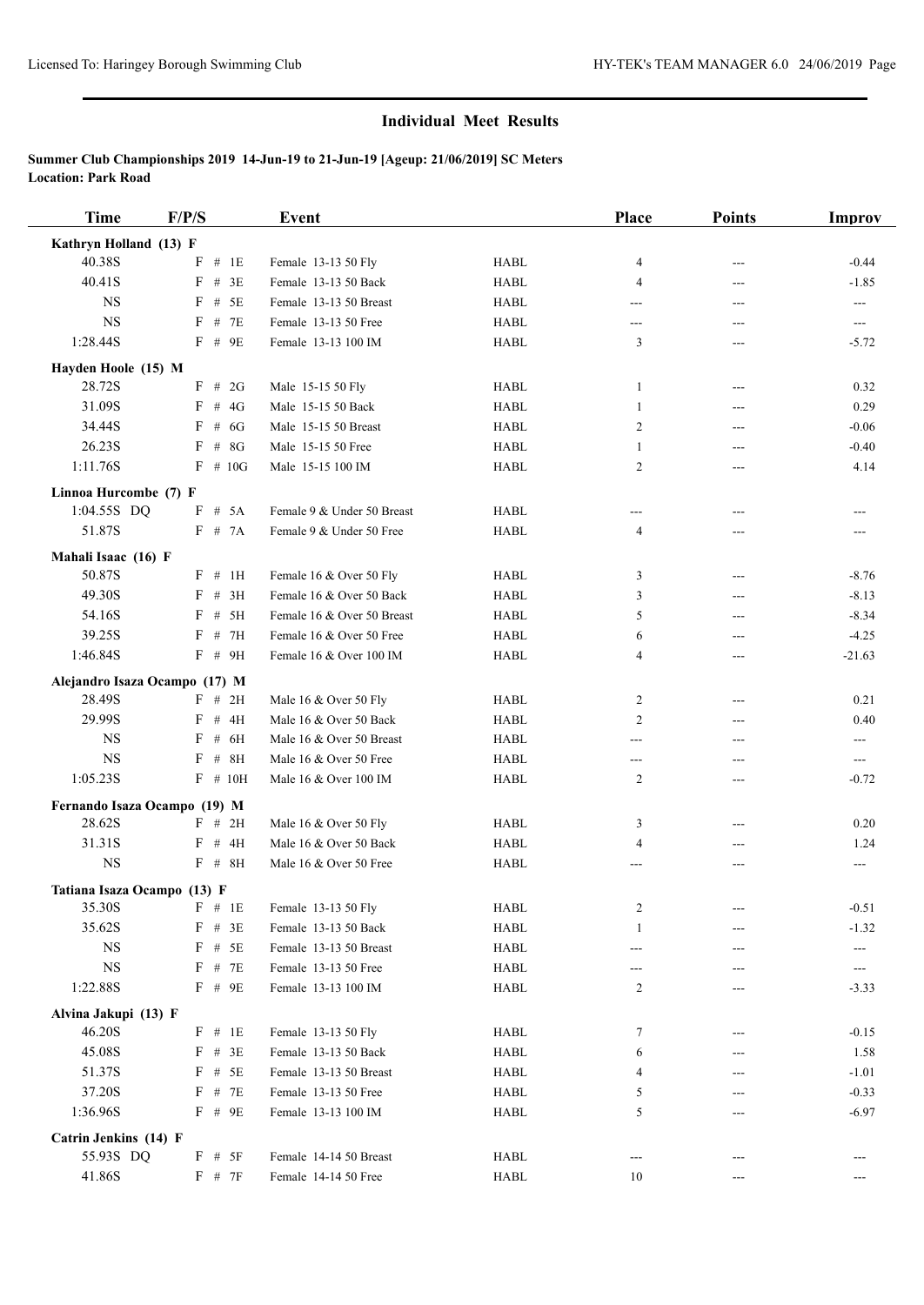| <b>Time</b>                          | F/P/S            | Event                                          |                            | <b>Place</b> | <b>Points</b> | <b>Improv</b>              |
|--------------------------------------|------------------|------------------------------------------------|----------------------------|--------------|---------------|----------------------------|
| Faith Jones (13) F                   |                  |                                                |                            |              |               |                            |
| <b>NS</b>                            | $F$ # 1E         | Female 13-13 50 Fly                            | <b>HABL</b>                | $---$        | ---           | ---                        |
| <b>NS</b>                            | $F$ # 3E         | Female 13-13 50 Back                           | <b>HABL</b>                | $---$        | ---           | ---                        |
| <b>NS</b>                            | $F$ # 5E         | Female 13-13 50 Breast                         | <b>HABL</b>                | ---          | ---           | ---                        |
| <b>NS</b>                            | F<br># 7E        | Female 13-13 50 Free                           | <b>HABL</b>                | ---          | $---$         |                            |
| <b>NS</b>                            | $F$ # 9E         | Female 13-13 100 IM                            | <b>HABL</b>                | ---          | ---           |                            |
| Rannie Jones (8) F                   |                  |                                                |                            |              |               |                            |
| 1:20.38S                             | F # 1A           | Female 9 & Under 50 Fly                        | <b>HABL</b>                | 4            | ---           | ---                        |
| 55.88S                               | F # 3A           | Female 9 & Under 50 Back                       | <b>HABL</b>                | 4            | ---           | ---                        |
| 1:03.67S                             | $F$ # 5A         | Female 9 & Under 50 Breast                     | <b>HABL</b>                | 2            | ---           | ---                        |
| 51.99S                               | F # 7A           | Female 9 & Under 50 Free                       | <b>HABL</b>                | 5            | ---           | ---                        |
| 2:11.09S                             | $F$ # 9A         | Female 9 & Under 100 IM                        | <b>HABL</b>                | 3            | ---           | ---                        |
| Kiptieu Salam Kamara (11) F          |                  |                                                |                            |              |               |                            |
| 1:19.87S                             | F # 1C           | Female 11-11 50 Fly                            | <b>HABL</b>                | 11           | $---$         | ---                        |
| 1:09.19S                             | $F$ # 3C         | Female 11-11 50 Back                           | <b>HABL</b>                | 14           | ---           |                            |
| <b>NS</b>                            | $F$ # 5C         | Female 11-11 50 Breast                         | <b>HABL</b>                | ---          | $---$         |                            |
| <b>NS</b>                            | F # 7C           | Female 11-11 50 Free                           | <b>HABL</b>                | $---$        | ---           | ---                        |
| <b>NS</b>                            | $F$ # 9C         | Female 11-11 100 IM                            | <b>HABL</b>                | $---$        | ---           | ---                        |
| Rory Keenan-Gray (12) M              |                  |                                                |                            |              |               |                            |
| X 43.44S                             | F # 2D           | Male 12-12 50 Fly                              | <b>HABL</b>                | ---          | ---           | 0.93                       |
| X 42.41S DQ                          | F # 4D           | Male 12-12 50 Back                             | <b>HABL</b>                | ---          | ---           | $\qquad \qquad \cdots$     |
| X 49.53S                             | F # 6D           | Male 12-12 50 Breast                           | <b>HABL</b>                | ---          | ---           | $-2.42$                    |
| X 35.02S                             | $F$ # 8D         | Male 12-12 50 Free                             | <b>HABL</b>                | ---          | ---           | $-1.90$                    |
| <b>XNS</b>                           | $F \# 10D$       | Male 12-12 100 IM                              | <b>HABL</b>                | ---          | ---           | $\qquad \qquad \text{---}$ |
| Avan Kekulthotuwa (10) M             |                  |                                                |                            |              |               |                            |
| 1:03.72S DQ                          | $F$ # 2B         | Male 10-10 50 Fly                              | <b>HABL</b>                | ---          | ---           |                            |
| 59.00S                               | F # 4B           | Male 10-10 50 Back                             | <b>HABL</b>                | 6            | ---           | ---                        |
| 1:04.23S                             | $F$ # 6B         | Male 10-10 50 Breast                           | <b>HABL</b>                | 5            | ---           | ---                        |
| 48.34S                               | # $8B$<br>F      | Male 10-10 50 Free                             | <b>HABL</b>                | 6            | ---           | ---                        |
| 2:04.60S                             | $F \# 10B$       | Male 10-10 100 IM                              | <b>HABL</b>                | 5            | $---$         | $---$                      |
|                                      |                  |                                                |                            |              |               |                            |
| Ayushi Kekulthotuwa (12) F<br>45.81S | F # 1D           | Female 12-12 50 Fly                            | <b>HABL</b>                | 5            | ---           |                            |
| 44.70S                               | $F$ # 3D         | Female 12-12 50 Back                           | <b>HABL</b>                |              |               |                            |
|                                      |                  |                                                |                            | 5            | ---           | $-4.74$                    |
| 52.00S<br>37.32S                     | F # 5D<br>F # 7D | Female 12-12 50 Breast<br>Female 12-12 50 Free | HABL                       | 10           | ---           |                            |
| 1:41.20S                             | F # 9D           | Female 12-12 100 IM                            | <b>HABL</b><br><b>HABL</b> | 5<br>7       | ---           |                            |
|                                      |                  |                                                |                            |              |               |                            |
| Alice Knight (11) F                  |                  |                                                |                            |              |               |                            |
| 52.45S                               | F # 1C           | Female 11-11 50 Fly                            | <b>HABL</b>                | 9            | ---           |                            |
| 48.10S                               | F # 3C           | Female 11-11 50 Back                           | HABL                       | 7            |               |                            |
| 1:03.05S                             | F # 5C           | Female 11-11 50 Breast                         | HABL                       | 14           |               |                            |
| 45.28S                               | F # 7C           | Female 11-11 50 Free                           | <b>HABL</b>                | 14           |               |                            |
| Glenda Krasniqi (12) F               |                  |                                                |                            |              |               |                            |
| 54.50S                               | F # 1D           | Female 12-12 50 Fly                            | HABL                       | 10           |               |                            |
| 51.50S                               | F # 3D           | Female 12-12 50 Back                           | HABL                       | 9            | ---           | ---                        |
| 1:05.83S                             | F # 5D           | Female 12-12 50 Breast                         | HABL                       | 15           |               | $-6.82$                    |
| 42.27S                               | F # 7D           | Female 12-12 50 Free                           | HABL                       | 14           | ---           | $-11.68$                   |
| 1:57.09S                             | F # 9D           | Female 12-12 100 IM                            | HABL                       | 9            | ---           | $\hspace{0.05cm} \ldots$   |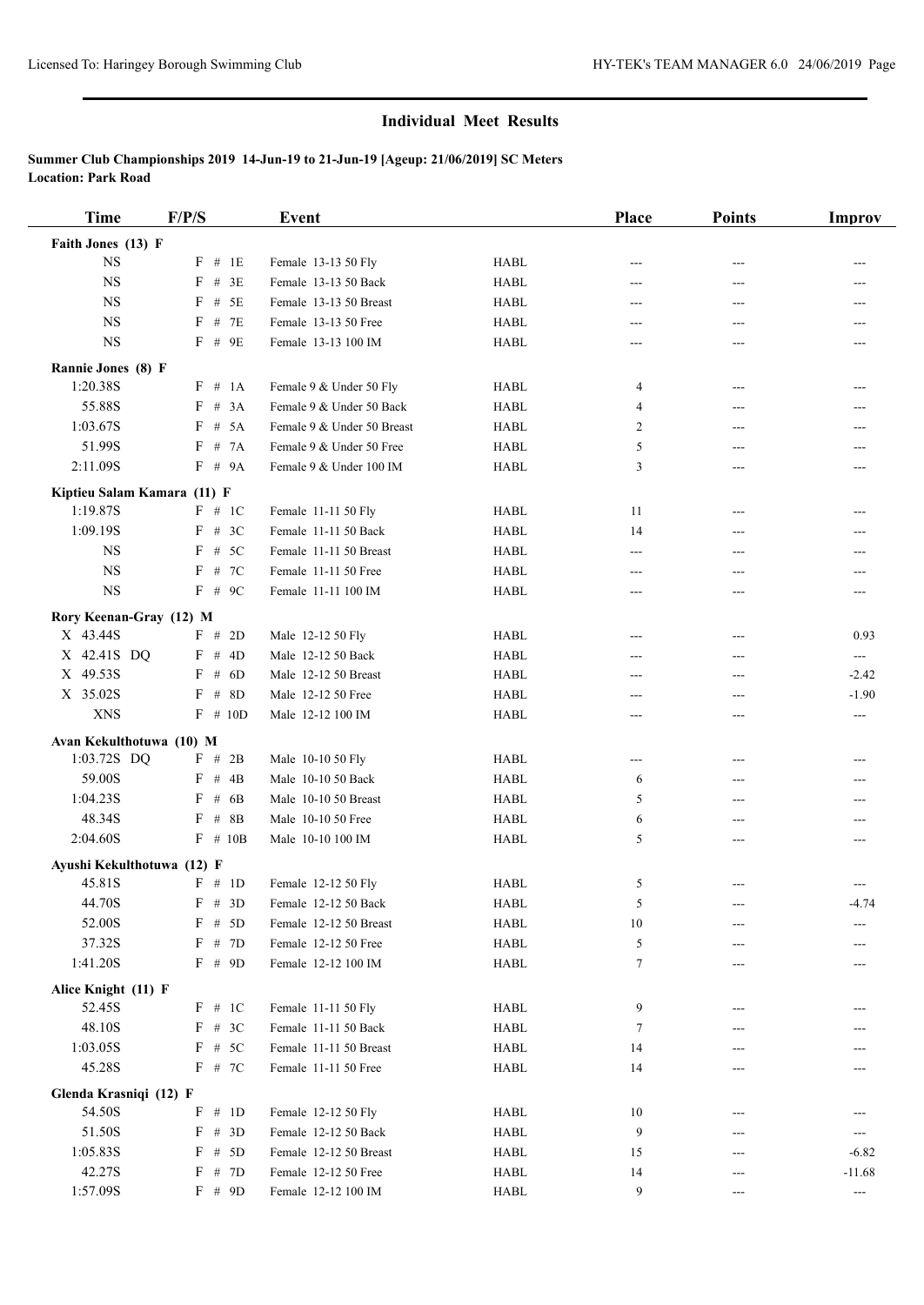| <b>Time</b>             | F/P/S       | Event                  |             | Place          | <b>Points</b> | Improv                    |
|-------------------------|-------------|------------------------|-------------|----------------|---------------|---------------------------|
| Owen Kreisky (12) M     |             |                        |             |                |               |                           |
| <b>NS</b>               | F # 4D      | Male 12-12 50 Back     | <b>HABL</b> | ---            | ---           | $---$                     |
| 54.80S                  | # $6D$<br>F | Male 12-12 50 Breast   | <b>HABL</b> | 10             | ---           | $-5.64$                   |
| 45.25S                  | $F$ # 8D    | Male 12-12 50 Free     | <b>HABL</b> | 11             | $---$         | $-1.19$                   |
| 1:51.37S DQ             | $F$ # 10D   | Male 12-12 100 IM      | <b>HABL</b> | ---            |               | ---                       |
| Jessie Le May (10) F    |             |                        |             |                |               |                           |
| 45.35S                  | $F$ # 3B    | Female 10-10 50 Back   | <b>HABL</b> | 3              | $---$         | $-0.96$                   |
| 53.88S DQ               | $F$ # 5B    | Female 10-10 50 Breast | <b>HABL</b> | ---            | ---           | $\sim$                    |
| 42.39S                  | F # 7B      | Female 10-10 50 Free   | <b>HABL</b> | 3              | ---           | 1.61                      |
| 1:46.81S                | $F$ # 9B    | Female 10-10 100 IM    | <b>HABL</b> | 3              | ---           | $\overline{\phantom{a}}$  |
| Isabella Lechley (11) F |             |                        |             |                |               |                           |
| 57.01S                  | F # 1C      | Female 11-11 50 Fly    | <b>HABL</b> | 10             | $---$         | 4.47                      |
| 48.81S                  | F # 3C      | Female 11-11 50 Back   | <b>HABL</b> | 9              | ---           | $-1.90$                   |
| 1:51.84S                | $F$ # 9C    | Female 11-11 100 IM    | <b>HABL</b> | 10             | ---           | $-8.82$                   |
| Samuel Lindsell (11) M  |             |                        |             |                |               |                           |
| 45.47S                  | F # 2C      | Male 11-11 50 Fly      | <b>HABL</b> | 3              | ---           | $-1.13$                   |
| 46.65S                  | F # 4C      | Male 11-11 50 Back     | <b>HABL</b> | $\overline{4}$ | $---$         | 1.50                      |
| 53.79S DQ               | F # 6C      | Male 11-11 50 Breast   | <b>HABL</b> | ---            | ---           | $\qquad \qquad -\qquad -$ |
| 41.69S                  | $F$ # 8C    | Male 11-11 50 Free     | <b>HABL</b> | 5              | ---           | $-4.69$                   |
| 1:42.18S                | $F$ # 10C   | Male 11-11 100 IM      | <b>HABL</b> | 3              | ---           | $-10.68$                  |
| Alex Mackay (27) M      |             |                        |             |                |               |                           |
| 24.64S                  | $F$ # 8H    | Male 16 & Over 50 Free | <b>HABL</b> | $\overline{c}$ | ---           | ---                       |
| X 1:01.73S              | $F$ # 10H   | Male 16 & Over 100 IM  | <b>HABL</b> | ---            | ---           | ---                       |
| Lola Marshall (14) F    |             |                        |             |                |               |                           |
| 35.20S                  | F # 7F      | Female 14-14 50 Free   | <b>HABL</b> | 5              | ---           | ---                       |
| 1:33.81S DQ             | F # 9F      | Female 14-14 100 IM    | <b>HABL</b> | ---            | ---           | ---                       |
| Rachel McGregor (14) F  |             |                        |             |                |               |                           |
| 40.97S                  | F # 3F      | Female 14-14 50 Back   | <b>HABL</b> | 2              | ---           | $-6.18$                   |
| 49.03S                  | F # 5F      | Female 14-14 50 Breast | <b>HABL</b> | 4              | ---           | $-0.31$                   |
| 34.42S                  | F # 7F      | Female 14-14 50 Free   | <b>HABL</b> | 4              |               | $-2.89$                   |
| 1:29.31S                | F # 9F      | Female 14-14 100 IM    | HABL        | $\overline{c}$ | ---           | $-4.32$                   |
| Leila Mentesh (15) F    |             |                        |             |                |               |                           |
| 35.07S                  | $F$ # 1G    | Female 15-15 50 Fly    | HABL        | $\overline{c}$ |               | $-1.93$                   |
| 37.07S                  | # $3G$<br>F | Female 15-15 50 Back   | HABL        | 1              |               | 0.56                      |
| 42.56S                  | $F$ # 5G    | Female 15-15 50 Breast | HABL        | $\overline{c}$ |               | $-0.90$                   |
| 32.85S                  | F # 7G      | Female 15-15 50 Free   | HABL        | 2              |               | $-0.65$                   |
| 1:24.78S                | F # 9G      | Female 15-15 100 IM    | HABL        | 3              |               | $-0.86$                   |
| Frieda Miller (11) F    |             |                        |             |                |               |                           |
| 50.81S                  | F # 1C      | Female 11-11 50 Fly    | HABL        | 8              |               | $-1.22$                   |
| 49.16S                  | F # 3C      | Female 11-11 50 Back   | HABL        | 10             | ---           | $-0.51$                   |
| 54.59S                  | $F$ # 5C    | Female 11-11 50 Breast | HABL        | 9              |               | $-1.90$                   |
| 38.41S                  | F # 7C      | Female 11-11 50 Free   | HABL        | 5              |               | $-0.17$                   |
| 1:46.81S                | $F$ # 9C    | Female 11-11 100 IM    | HABL        | 8              | ---           | $-1.40$                   |
|                         |             |                        |             |                |               |                           |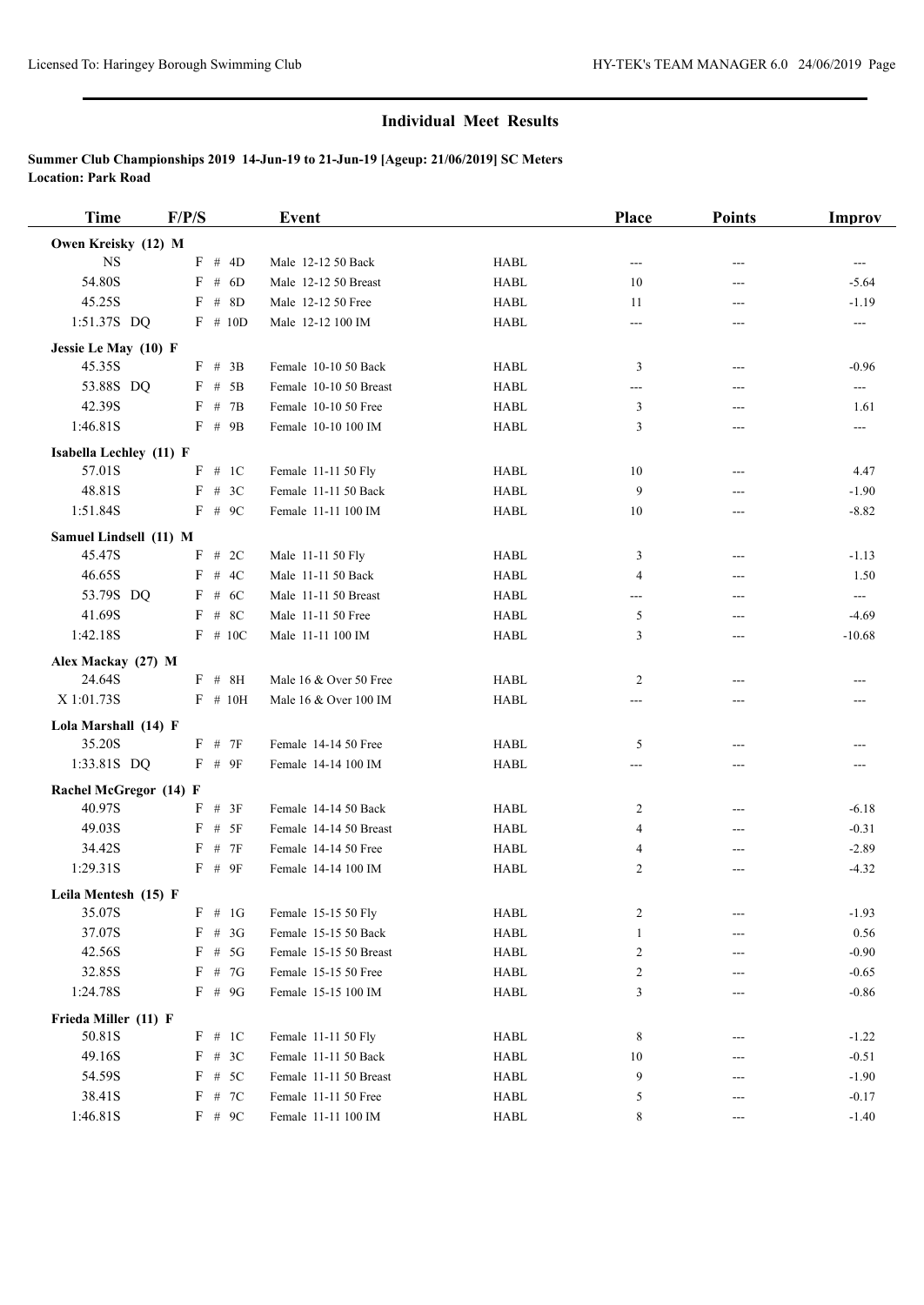| <b>Time</b>                       | F/P/S      | <b>Event</b> |                        |             | Place | <b>Points</b> | Improv   |
|-----------------------------------|------------|--------------|------------------------|-------------|-------|---------------|----------|
| Clara Mistry (11) F               |            |              |                        |             |       |               |          |
| 43.19S                            | F # 1C     |              | Female 11-11 50 Fly    | <b>HABL</b> | 3     | ---           | $-2.21$  |
| 42.88S                            | F          | # $3C$       | Female 11-11 50 Back   | <b>HABL</b> | 3     | ---           | $-1.05$  |
| 50.23S                            | F          | # $5C$       | Female 11-11 50 Breast | <b>HABL</b> | 5     | ---           | $-1.12$  |
| 38.76S                            | F          | # 7C         | Female 11-11 50 Free   | <b>HABL</b> | 7     | ---           | $-1.03$  |
| 1:31.89S                          | $F$ # 9C   |              | Female 11-11 100 IM    | <b>HABL</b> | 4     | ---           | ---      |
| Freya Mistry (14) F               |            |              |                        |             |       |               |          |
| 42.72S                            | $F$ # 3F   |              | Female 14-14 50 Back   | <b>HABL</b> | 8     | ---           | $-6.46$  |
| 37.88S                            | $F$ # 7F   |              | Female 14-14 50 Free   | <b>HABL</b> | 8     | ---           | ---      |
| 1:37.54S                          | $F$ # 9F   |              | Female 14-14 100 IM    | <b>HABL</b> | 6     | ---           | ---      |
| Zacky Mistry (13) M               |            |              |                        |             |       |               |          |
| 47.01S                            | $F$ # 4E   |              | Male 13-13 50 Back     | <b>HABL</b> | 6     | ---           | $-3.62$  |
| <b>NS</b>                         | $F$ # 6E   |              | Male 13-13 50 Breast   | <b>HABL</b> | ---   | ---           | ---      |
| $_{\rm NS}$                       | $F$ # 8E   |              | Male 13-13 50 Free     | <b>HABL</b> | ---   | ---           | ---      |
|                                   |            |              |                        |             |       |               |          |
| Katy Mitchell (12) F              |            |              |                        |             |       |               |          |
| 42.88S                            | $F \# 1D$  |              | Female 12-12 50 Fly    | <b>HABL</b> | 2     | ---           | $-1.34$  |
| 42.99S                            | F # 3D     |              | Female 12-12 50 Back   | <b>HABL</b> | 3     | ---           | $-2.51$  |
| 49.88S                            | F          | # $5D$       | Female 12-12 50 Breast | <b>HABL</b> | 7     | ---           | $-4.31$  |
| 38.28S                            | F          | # 7D         | Female 12-12 50 Free   | <b>HABL</b> | 8     | ---           | $-0.84$  |
| 1:36.25S                          | $F$ # 9D   |              | Female 12-12 100 IM    | <b>HABL</b> | 5     | ---           | $-2.43$  |
| Simone Jacopo Monteforte (11) M   |            |              |                        |             |       |               |          |
| 54.22S                            | F # 2C     |              | Male 11-11 50 Fly      | <b>HABL</b> | 4     | ---           | 1.86     |
| 49.82S                            | F          | # $4C$       | Male 11-11 50 Back     | <b>HABL</b> | 5     | ---           | $-8.68$  |
| 57.32S                            | F # 6C     |              | Male 11-11 50 Breast   | <b>HABL</b> | 5     | ---           | $-8.12$  |
| 39.23S                            | $_{\rm F}$ | # $8C$       | Male 11-11 50 Free     | <b>HABL</b> | 4     | ---           | $-3.13$  |
| 1:46.57S                          | $F$ # 10C  |              | Male 11-11 100 IM      | <b>HABL</b> | 4     | ---           | $-11.21$ |
| Ziani Moreira Armstrong (10) M    |            |              |                        |             |       |               |          |
| 47.00S                            | $F$ # 4B   |              | Male 10-10 50 Back     | <b>HABL</b> | 3     | ---           | $-1.06$  |
| 53.88S                            | F          | # $6B$       | Male 10-10 50 Breast   | <b>HABL</b> | 3     | ---           | ---      |
| 39.97S                            | $_{\rm F}$ | $#$ 8B       | Male 10-10 50 Free     | <b>HABL</b> | 3     | ---           |          |
| 1:43.22S                          | $F \# 10B$ |              | Male 10-10 100 IM      | <b>HABL</b> | 2     | ---           | ---      |
| <b>Alexander Mulvihill (12) M</b> |            |              |                        |             |       |               |          |
| 41.09S                            | F # 2D     |              | Male 12-12 50 Fly      | HABL        | 3     | ---           | $-6.35$  |
| 40.28S                            | F          | # $4D$       | Male 12-12 50 Back     | <b>HABL</b> | 2     | ---           | 0.31     |
| 43.85S                            | F          | # $6D$       | Male 12-12 50 Breast   | <b>HABL</b> | 2     | ---           | 0.39     |
| 36.27S                            | F          | # $8D$       | Male 12-12 50 Free     | HABL        | 3     |               | $-0.17$  |
| 1:29.69S                          | $F \# 10D$ |              | Male 12-12 100 IM      | HABL        | 3     | ---           | $-4.50$  |
| Sabrina Nambaale (12) F           |            |              |                        |             |       |               |          |
| <b>NS</b>                         | F # 1D     |              | Female 12-12 50 Fly    | <b>HABL</b> |       |               |          |
| <b>NS</b>                         | F # 3D     |              | Female 12-12 50 Back   | <b>HABL</b> |       |               |          |
| 56.46S                            | F          | # 5D         | Female 12-12 50 Breast | <b>HABL</b> | 12    |               |          |
| 41.96S                            | F          | # 7D         | Female 12-12 50 Free   | HABL        | 13    | ---           | ---      |
| <b>NS</b>                         | F # 9D     |              | Female 12-12 100 IM    | <b>HABL</b> | ---   | ---           | ---      |
|                                   |            |              |                        |             |       |               |          |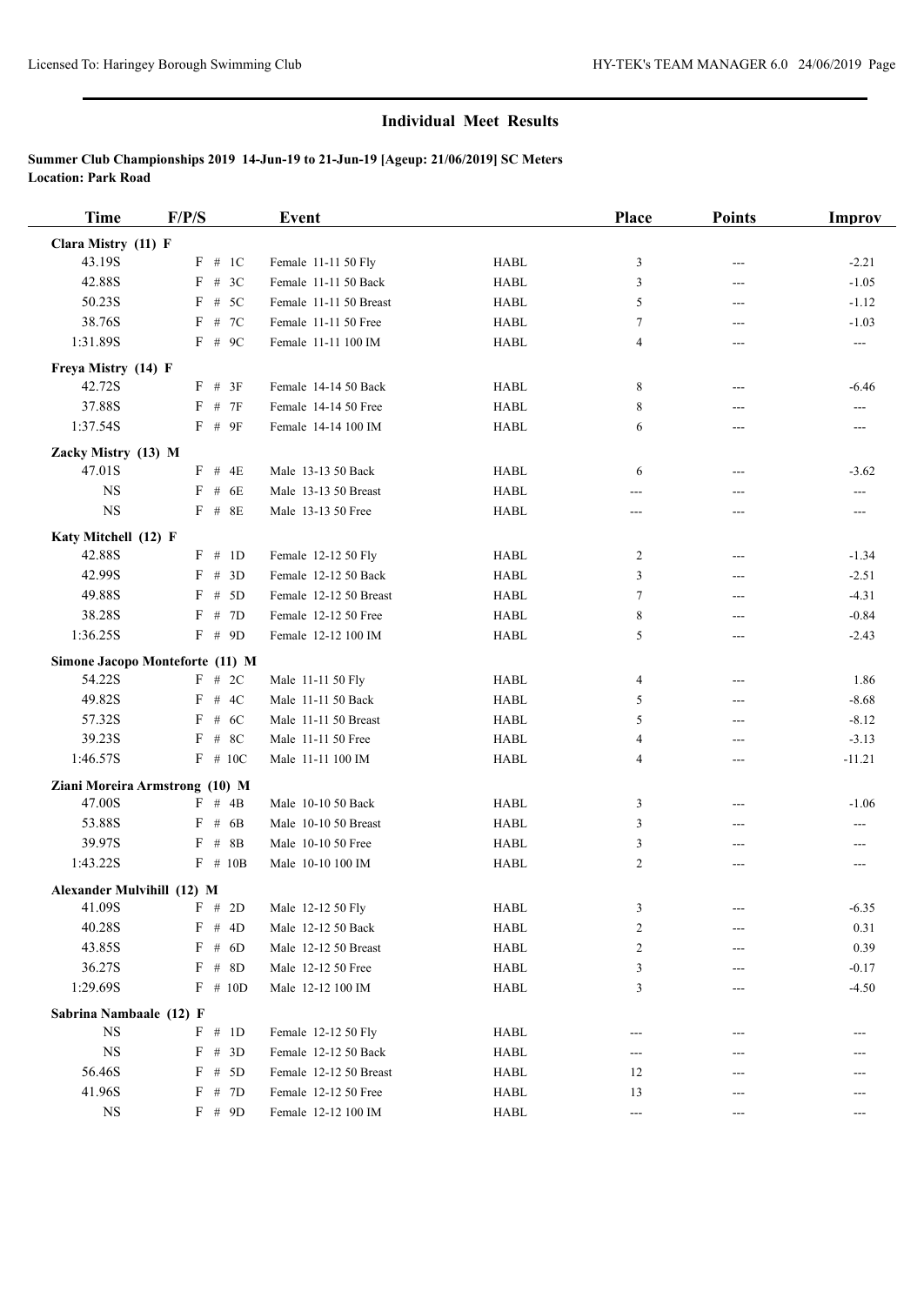| <b>Time</b>                     | F/P/S                    | Event                      |             | Place                      | <b>Points</b> | <b>Improv</b> |
|---------------------------------|--------------------------|----------------------------|-------------|----------------------------|---------------|---------------|
| <b>Shameiah Nanton (10) F</b>   |                          |                            |             |                            |               |               |
| 42.87S                          | $#$ 1B<br>F              | Female 10-10 50 Fly        | <b>HABL</b> | $\mathbf{1}$               | ---           | $-1.00$       |
| 44.54S                          | # $3B$<br>F              | Female 10-10 50 Back       | <b>HABL</b> | $\overline{c}$             | ---           | 1.82          |
| 50.17S                          | $F$ # 5B                 | Female 10-10 50 Breast     | <b>HABL</b> | 2                          | ---           | $-0.90$       |
| 39.88S                          | # $7B$<br>F              | Female 10-10 50 Free       | <b>HABL</b> | 2                          | $---$         | 4.05          |
| 1:37.09S                        | $F$ # 9B                 | Female 10-10 100 IM        | <b>HABL</b> | 2                          | ---           | 1.08          |
| Jakub Pacenko (10) M            |                          |                            |             |                            |               |               |
| <b>XNS</b>                      | $F$ # 2B                 | Male 10-10 50 Fly          | <b>HABL</b> | ---                        | ---           | ---           |
| <b>XNS</b>                      | # $4B$<br>F              | Male 10-10 50 Back         | <b>HABL</b> | ---                        | ---           | ---           |
| <b>XNS</b>                      | #<br>6 <sub>B</sub><br>F | Male 10-10 50 Breast       | <b>HABL</b> | ---                        | ---           | ---           |
| <b>XNS</b>                      | $\#$<br>F<br>8B          | Male 10-10 50 Free         | <b>HABL</b> | ---                        | ---           | ---           |
| <b>XNS</b>                      | $F$ # 10B                | Male 10-10 100 IM          | <b>HABL</b> | $---$                      | ---           | $---$         |
| Eric Paronikyan (11) M          |                          |                            |             |                            |               |               |
| 1:30.03S DQ                     | # $2C$<br>F              | Male 11-11 50 Fly          | <b>HABL</b> | $---$                      | $---$         | ---           |
| 1:05.28S                        | $\#$<br>F<br>4C          | Male 11-11 50 Back         | <b>HABL</b> | 9                          | ---           | 0.34          |
| <b>NS</b>                       | #<br>6C<br>F             | Male 11-11 50 Breast       | <b>HABL</b> | ---                        | ---           | ---           |
| <b>NS</b>                       | # $8C$<br>F              | Male 11-11 50 Free         | <b>HABL</b> | ---                        | ---           | ---           |
| <b>NS</b>                       | $F$ # 10C                | Male 11-11 100 IM          | <b>HABL</b> | $\qquad \qquad \text{---}$ | ---           | ---           |
| Ane Pedraza-Eguia (8) F         |                          |                            |             |                            |               |               |
| 1:08.31S DQ                     | F # 1A                   | Female 9 & Under 50 Fly    | <b>HABL</b> | $\qquad \qquad \text{---}$ | ---           | ---           |
| 59.15S                          | F # 3A                   | Female 9 & Under 50 Back   | <b>HABL</b> | 6                          | ---           |               |
| Jason Pedraza-Eguia (10) M      |                          |                            |             |                            |               |               |
| 1:11.37S DQ                     | # $2B$<br>F              | Male 10-10 50 Fly          | <b>HABL</b> | ---                        | $---$         | ---           |
| 1:00.22S                        | $F$ # 4B                 | Male 10-10 50 Back         | <b>HABL</b> | 7                          |               |               |
| Rose Pepperday (18) F           |                          |                            |             |                            |               |               |
| 33.88S                          | $\#$<br>1H<br>F          | Female 16 & Over 50 Fly    | <b>HABL</b> | $\overline{c}$             | ---           | 1.13          |
| 34.66S                          | # 3H<br>F                | Female 16 & Over 50 Back   | <b>HABL</b> | $\overline{c}$             | ---           | 0.06          |
| 40.81S                          | $F$ # 5H                 | Female 16 & Over 50 Breast | <b>HABL</b> | $\overline{c}$             | ---           | 1.68          |
| 30.28S                          | $F$ # 7H                 | Female 16 & Over 50 Free   | <b>HABL</b> | 2                          | ---           | 0.11          |
| 1:14.43S                        | F # 9H                   | Female 16 & Over 100 IM    | <b>HABL</b> | 2                          | $---$         | $-0.31$       |
| <b>Isabelle Pieronek (11) F</b> |                          |                            |             |                            |               |               |
| X 1:06.69S                      | F # 1C                   | Female 11-11 50 Fly        | <b>HABL</b> | $---$                      | ---           | $---$         |
| 51.80S                          | # $3C$<br>F              | Female 11-11 50 Back       | <b>HABL</b> | 12                         |               |               |
| <b>XNS</b>                      | $F$ # 5C                 | Female 11-11 50 Breast     | <b>HABL</b> |                            |               |               |
| <b>NS</b>                       | # 7C<br>F                | Female 11-11 50 Free       | <b>HABL</b> | ---                        | ---           |               |
| <b>XDNF</b>                     | $F$ # 9C                 | Female 11-11 100 IM        | <b>HABL</b> | ---                        |               |               |
| Ruben Poulier (12) M            |                          |                            |             |                            |               |               |
| 50.23S                          | F # 2D                   | Male 12-12 50 Fly          | HABL        | 7                          |               | ---           |
| 50.13S                          | $F$ # 4D                 | Male 12-12 50 Back         | <b>HABL</b> | 9                          | ---           | $-10.24$      |
| 52.87S                          | F<br># $6D$              | Male 12-12 50 Breast       | <b>HABL</b> | 9                          |               | ---           |
| 42.20S                          | # $8D$<br>F              | Male 12-12 50 Free         | <b>HABL</b> | 10                         |               | ---           |
| 1:51.29S                        | $F \# 10D$               | Male 12-12 100 IM          | HABL        | 8                          | ---           | $-0.65$       |
| Francesca Poulton (11) F        |                          |                            |             |                            |               |               |
| 42.37S                          | F<br># 1C                | Female 11-11 50 Fly        | <b>HABL</b> | 2                          | ---           | -4.29         |
| 42.93S                          | F # 3C                   | Female 11-11 50 Back       | <b>HABL</b> | 4                          |               | 0.75          |
| 44.91S                          | $F$ # 5C                 | Female 11-11 50 Breast     | HABL        | 1                          | ---           | $-1.03$       |
| 36.08S                          | F # 7C                   | Female 11-11 50 Free       | <b>HABL</b> | 3                          | ---           | $-0.05$       |
| 1:30.56S                        | F # 9C                   | Female 11-11 100 IM        | HABL        | $\mathbf{1}$               | ---           | $-3.81$       |
|                                 |                          |                            |             |                            |               |               |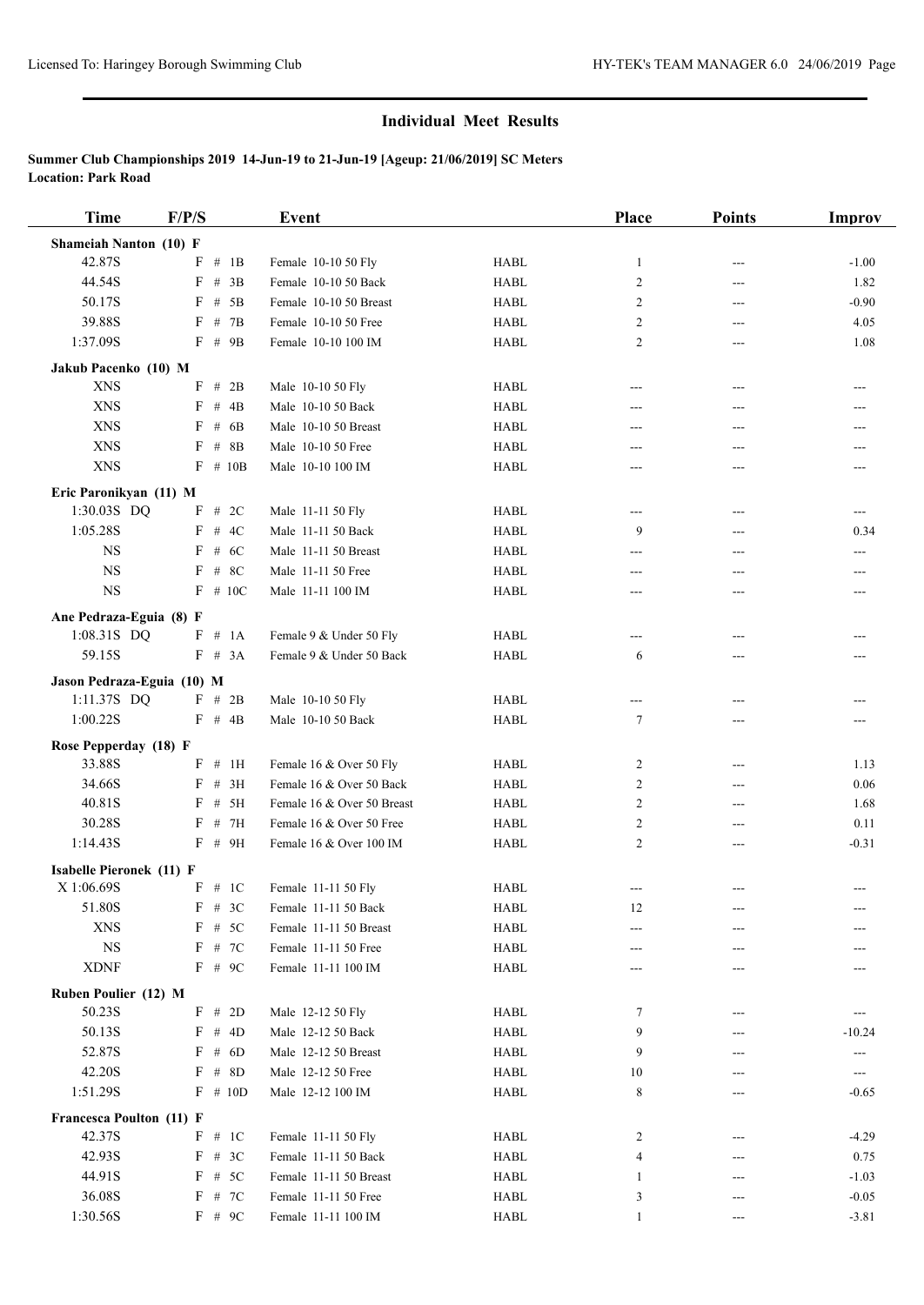| <b>Time</b>                                 | F/P/S            | Event                                       |                                | Place          | <b>Points</b> | <b>Improv</b>           |
|---------------------------------------------|------------------|---------------------------------------------|--------------------------------|----------------|---------------|-------------------------|
| Maya Qassam (8) F                           |                  |                                             |                                |                |               |                         |
| 59.35S                                      | $#$ 1A<br>F      | Female 9 & Under 50 Fly                     | <b>HABL</b>                    | 2              | ---           | ---                     |
| 59.69S                                      | $\#$<br>3A<br>F  | Female 9 & Under 50 Back                    | <b>HABL</b>                    | $\tau$         | ---           | ---                     |
| 1:07.66S                                    | # 5A<br>F        | Female 9 & Under 50 Breast                  | <b>HABL</b>                    | 3              | ---           |                         |
| 57.22S                                      | F # 7A           | Female 9 & Under 50 Free                    | <b>HABL</b>                    | 8              | ---           |                         |
| Sara Qassam (16) F                          |                  |                                             |                                |                |               |                         |
| <b>NS</b>                                   | $F$ # 1H         | Female 16 & Over 50 Fly                     | <b>HABL</b>                    | ---            | ---           | ---                     |
| <b>NS</b>                                   | $F$ # 3H         | Female 16 & Over 50 Back                    | <b>HABL</b>                    | ---            | ---           | ---                     |
| 48.63S                                      | # 5H<br>F        | Female 16 & Over 50 Breast                  | <b>HABL</b>                    | 3              | ---           | 0.97                    |
| 34.97S                                      | $\#$<br>F<br>7H  | Female 16 & Over 50 Free                    | <b>HABL</b>                    | 4              | ---           | $-0.24$                 |
| <b>NS</b>                                   | $F$ # 9H         | Female 16 & Over 100 IM                     | <b>HABL</b>                    | ---            | ---           | $\qquad \qquad -\qquad$ |
| Ambirojah Rajaloo (12) F                    |                  |                                             |                                |                |               |                         |
| <b>NS</b>                                   | F # 3D           | Female 12-12 50 Back                        | <b>HABL</b>                    | ---            | ---           | ---                     |
| 49.83S DQ                                   | $F$ # 5D         | Female 12-12 50 Breast                      | <b>HABL</b>                    | ---            | ---           | ---                     |
| 36.38S                                      | # 7D<br>F        | Female 12-12 50 Free                        | <b>HABL</b>                    | $\overline{4}$ | ---           | $-4.94$                 |
| <b>NS</b>                                   | $F$ # 9D         | Female 12-12 100 IM                         | <b>HABL</b>                    | ---            | ---           | ---                     |
| Aaron Rambow-Czarny (14) M                  |                  |                                             |                                |                |               |                         |
| <b>NS</b>                                   | F # 6F           | Male 14-14 50 Breast                        | <b>HABL</b>                    | ---            | ---           |                         |
| <b>NS</b>                                   | $F$ # 8F         | Male 14-14 50 Free                          | <b>HABL</b>                    | $---$          | ---           | ---                     |
|                                             |                  |                                             |                                |                |               |                         |
| Francesca Rattigan (11) F<br>37.50S         | F # 1C           |                                             | <b>HABL</b>                    | 1              | ---           | 1.07                    |
| 41.87S                                      | # $3C$<br>F      | Female 11-11 50 Fly<br>Female 11-11 50 Back | <b>HABL</b>                    | $\overline{c}$ | ---           | 3.72                    |
| 48.05S                                      | $\#$<br>5C<br>F  | Female 11-11 50 Breast                      | <b>HABL</b>                    | $\overline{4}$ | ---           | ---                     |
| 34.88S                                      | F<br>#<br>7C     | Female 11-11 50 Free                        | <b>HABL</b>                    | 1              | ---           | 1.70                    |
| 1:31.63S                                    | $F$ # 9C         | Female 11-11 100 IM                         | <b>HABL</b>                    | $\mathfrak{Z}$ | ---           | 2.42                    |
|                                             |                  |                                             |                                |                |               |                         |
| Elizabeth Reed (14) F<br>35.40S             | # 1F<br>F        |                                             | <b>HABL</b>                    | $\mathbf{1}$   |               | 0.40                    |
| 36.10S                                      | # $3F$<br>F      | Female 14-14 50 Fly<br>Female 14-14 50 Back | <b>HABL</b>                    | 1              | ---<br>---    | $-0.71$                 |
| 44.30S                                      | # $5F$<br>F      | Female 14-14 50 Breast                      | <b>HABL</b>                    | $\mathbf{1}$   | ---           | $-2.43$                 |
| 32.21S                                      | F # 7F           | Female 14-14 50 Free                        | <b>HABL</b>                    | $\mathbf{1}$   | ---           | $-1.04$                 |
| 1:23.10S                                    | $F \# 9F$        | Female 14-14 100 IM                         | <b>HABL</b>                    | $\mathbf{1}$   | ---           | $-1.90$                 |
|                                             |                  |                                             |                                |                |               |                         |
| Luis Requena Sihuipaucar (11) M<br>1:03.41S |                  |                                             |                                |                |               |                         |
| 56.56S DQ                                   | F # 2C<br>F # 4C | Male 11-11 50 Fly<br>Male 11-11 50 Back     | <b>HABL</b><br>HABL            | 6              | ---           | ---                     |
| 1:01.44S DQ                                 | # $6C$<br>F      | Male 11-11 50 Breast                        | ${\rm H}{\bf A}{\bf B}{\bf L}$ | ---<br>---     |               |                         |
| 49.65S                                      | # $8C$<br>F      | Male 11-11 50 Free                          | HABL                           | 9              |               |                         |
| 2:04.31S                                    | $F \# 10C$       | Male 11-11 100 IM                           | HABL                           | 5              |               |                         |
|                                             |                  |                                             |                                |                |               |                         |
| Luca Ridard (11) M<br>36.50S                | $F$ # 2C         |                                             |                                |                |               |                         |
| 37.28S                                      | F # 4C           | Male 11-11 50 Fly<br>Male 11-11 50 Back     | HABL                           | 1<br>1         |               | $-0.86$                 |
| 42.18S                                      | F<br># $6C$      | Male 11-11 50 Breast                        | HABL<br>HABL                   | 1              | ---           | $-1.13$<br>---          |
| 33.21S                                      | # $8C$<br>F      | Male 11-11 50 Free                          | <b>HABL</b>                    | 1              |               | 1.35                    |
| 1:20.71S                                    | $F \# 10C$       | Male 11-11 100 IM                           | HABL                           | 1              | ---           | $-4.54$                 |
|                                             |                  |                                             |                                |                |               |                         |
| Lilli Robertson (11) F                      |                  |                                             |                                |                |               |                         |
| $_{\rm NS}$                                 | F<br># $5C$      | Female 11-11 50 Breast                      | <b>HABL</b>                    |                |               |                         |
| <b>NS</b>                                   | $F$ # 7C         | Female 11-11 50 Free                        | HABL                           | ---            | ---           | ---                     |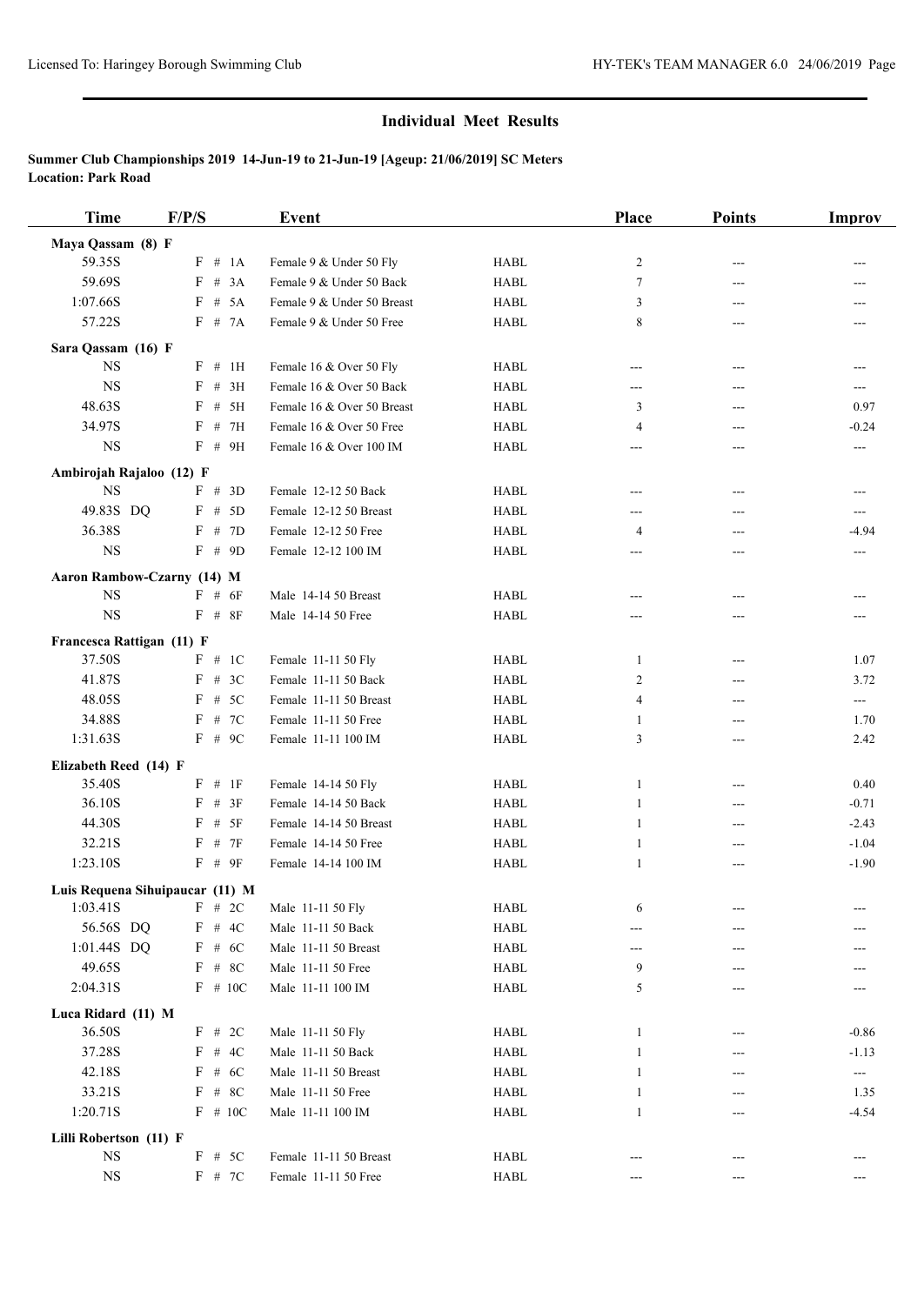| <b>Time</b>                         | F/P/S                  | Event                                       |                            | <b>Place</b>   | <b>Points</b> | Improv                   |
|-------------------------------------|------------------------|---------------------------------------------|----------------------------|----------------|---------------|--------------------------|
| Max Roxburgh (12) M                 |                        |                                             |                            |                |               |                          |
| <b>NS</b>                           | # $8D$<br>$_{\rm F}$   | Male 12-12 50 Free                          | <b>HABL</b>                |                |               |                          |
| <b>NS</b>                           | $F$ # 10D              | Male 12-12 100 IM                           | <b>HABL</b>                | ---            |               |                          |
| Millie Roxburgh (10) F              |                        |                                             |                            |                |               |                          |
| <b>NS</b>                           | $#$ 5B<br>F            | Female 10-10 50 Breast                      | <b>HABL</b>                | ---            | ---           |                          |
| <b>NS</b>                           | F<br># $7B$            | Female 10-10 50 Free                        | <b>HABL</b>                | ---            | ---           |                          |
| <b>NS</b>                           | F # 9B                 | Female 10-10 100 IM                         | <b>HABL</b>                | ---            | ---           |                          |
|                                     |                        |                                             |                            |                |               |                          |
| Georgina Saltmarsh (10) F<br>55.60S | F # 1B                 | Female 10-10 50 Fly                         | <b>HABL</b>                | 4              | ---           | ---                      |
| 50.04S DQ                           | $F$ # 3B               | Female 10-10 50 Back                        | <b>HABL</b>                | ---            | ---           | ---                      |
| 54.96S                              | $F$ # 5B               | Female 10-10 50 Breast                      | <b>HABL</b>                | 3              | ---           | $-6.41$                  |
| 43.34S                              | $F$ # 7B               | Female 10-10 50 Free                        | <b>HABL</b>                | 5              | ---           | ---                      |
| 1:50.80S                            | $F$ # 9B               | Female 10-10 100 IM                         | <b>HABL</b>                | 5              | ---           | ---                      |
|                                     |                        |                                             |                            |                |               |                          |
| Carolina Samur (13) F<br>42.36S     |                        |                                             |                            |                |               |                          |
| 44.56S                              | # 1E<br>F<br>F<br># 3E | Female 13-13 50 Fly<br>Female 13-13 50 Back | <b>HABL</b><br><b>HABL</b> | 5<br>5         | ---           | 0.75<br>2.22             |
| 52.50S                              | $F$ # 5E               | Female 13-13 50 Breast                      | <b>HABL</b>                | 6              | ---<br>---    | $-1.35$                  |
| 37.02S                              | # 7E<br>F              | Female 13-13 50 Free                        | <b>HABL</b>                | 4              |               | $-0.69$                  |
| 1:39.53S                            | $F$ # 9E               | Female 13-13 100 IM                         | <b>HABL</b>                | 6              | ---<br>---    | 3.88                     |
|                                     |                        |                                             |                            |                |               |                          |
| Dylan Sheppard (10) M               |                        |                                             |                            |                |               |                          |
| X 57.13S DQ                         | $F$ # 6B               | Male 10-10 50 Breast                        | <b>HABL</b>                | ---            |               | ---                      |
| Sasha Shute (17) F                  |                        |                                             |                            |                |               |                          |
| 30.63S                              | F # 1H                 | Female 16 & Over 50 Fly                     | <b>HABL</b>                | $\mathbf{1}$   | ---           | $-1.19$                  |
| 33.00S                              | F<br># 3H              | Female 16 & Over 50 Back                    | <b>HABL</b>                | 1              | ---           | $-0.33$                  |
| 38.89S                              | F<br># 5H              | Female 16 & Over 50 Breast                  | <b>HABL</b>                | 1              | ---           | $-6.47$                  |
| 30.07S                              | # 7H<br>F              | Female 16 & Over 50 Free                    | <b>HABL</b>                | 1              | ---           | 0.16                     |
| 1:13.16S                            | F # 9H                 | Female 16 & Over 100 IM                     | <b>HABL</b>                | $\mathbf{1}$   | ---           | $-3.73$                  |
| <b>Charlotte Skinner</b> (11) F     |                        |                                             |                            |                |               |                          |
| 46.50S                              | F # 1C                 | Female 11-11 50 Fly                         | <b>HABL</b>                | 5              | ---           | $---$                    |
| 46.37S                              | # 3C<br>F              | Female 11-11 50 Back                        | <b>HABL</b>                | 6              | ---           |                          |
| 56.99S                              | # $5C$<br>F            | Female 11-11 50 Breast                      | <b>HABL</b>                | 10             | ---           |                          |
| 41.85S                              | $F$ # 7C               | Female 11-11 50 Free                        | <b>HABL</b>                | 10             |               | ---                      |
| 1:45.56S                            | $F$ # 9C               | Female 11-11 100 IM                         | <b>HABL</b>                | 7              | ---           | $---$                    |
| James Smeaton (11) M                |                        |                                             |                            |                |               |                          |
| 42.66S                              | $F$ # 2C               | Male 11-11 50 Fly                           | HABL                       | $\overline{c}$ | ---           | $-2.18$                  |
| 42.35S                              | $F$ # 4C               | Male 11-11 50 Back                          | <b>HABL</b>                | 2              | ---           | 0.47                     |
| 49.72S                              | F<br># $6C$            | Male 11-11 50 Breast                        | <b>HABL</b>                | 3              |               | $\hspace{0.05cm} \ldots$ |
| 36.28S                              | $F$ # 8C               | Male 11-11 50 Free                          | HABL                       | 2              | ---           | $-1.20$                  |
| 1:37.02S DQ                         | $F \# 10C$             | Male 11-11 100 IM                           | HABL                       | ---            | ---           | $\hspace{0.05cm} \ldots$ |
| Sebastian Smeaton (11) M            |                        |                                             |                            |                |               |                          |
| 44.46S DQ                           | F # 2C                 | Male 11-11 50 Fly                           | HABL                       | ---            | ---           | $---$                    |
| 46.35S                              | $F$ # 4C               | Male 11-11 50 Back                          | HABL                       | 3              | ---           | $-1.71$                  |
| 48.67S                              | F # 6C                 | Male 11-11 50 Breast                        | HABL                       | 2              | ---           | $-3.52$                  |
| 38.23S                              | F<br># $8C$            | Male 11-11 50 Free                          | HABL                       | 3              |               | $-0.41$                  |
| 1:36.46S                            | $F \# 10C$             | Male 11-11 100 IM                           | HABL                       | 2              | ---           | $-9.76$                  |
| Erin Smith (12) F                   |                        |                                             |                            |                |               |                          |
| 51.52S                              | F # 5D                 | Female 12-12 50 Breast                      | HABL                       | 9              |               | $-5.35$                  |
| 41.47S                              | F # 7D                 | Female 12-12 50 Free                        | HABL                       | 12             | ---           | $-3.00$                  |
|                                     |                        |                                             |                            |                |               |                          |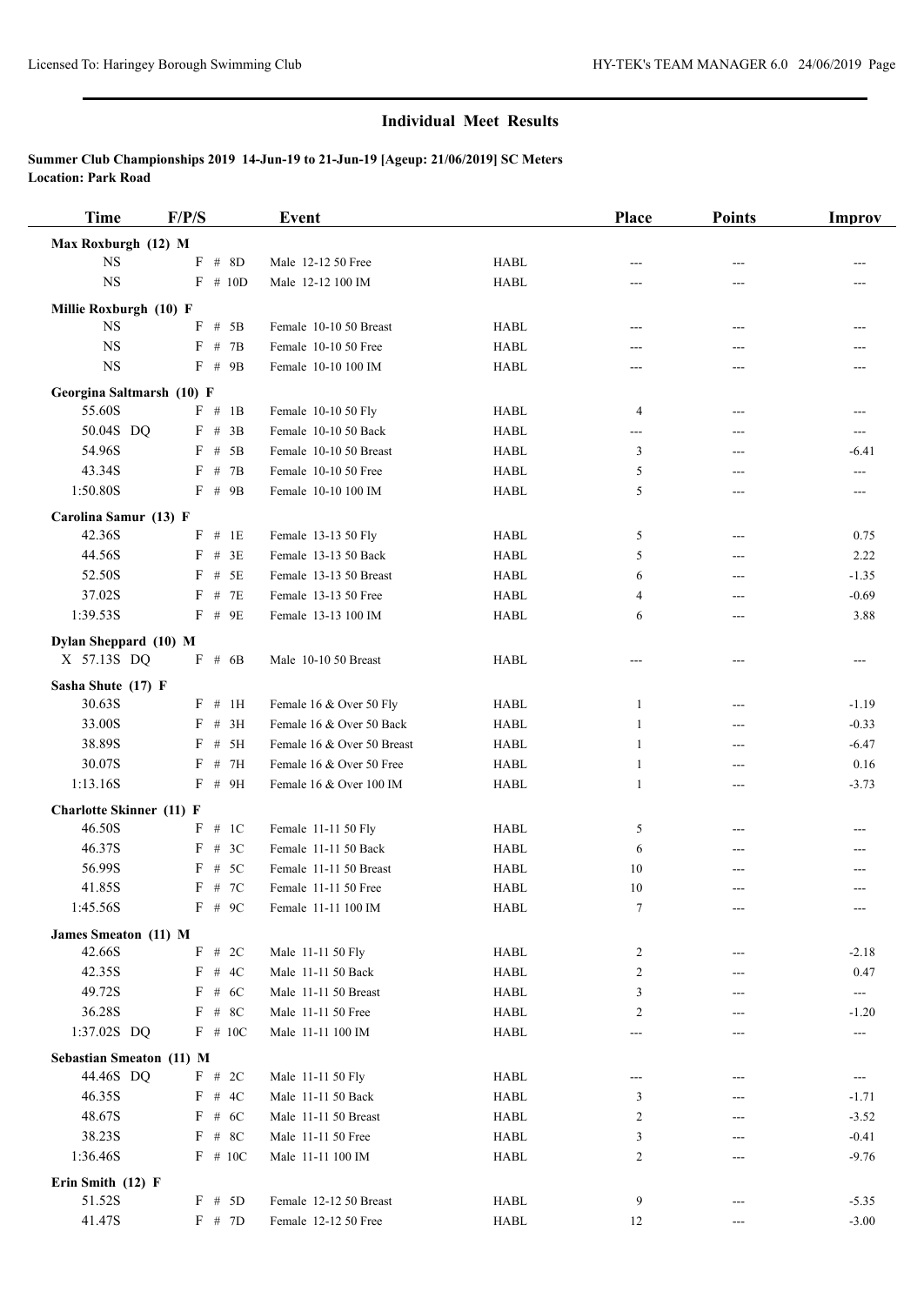| <b>Time</b>                          | F/P/S                      | <b>Event</b>           |             | Place          | <b>Points</b> | Improv   |
|--------------------------------------|----------------------------|------------------------|-------------|----------------|---------------|----------|
| Jonah Smith (12) M                   |                            |                        |             |                |               |          |
| 54.98S DQ                            | F # 6D                     | Male 12-12 50 Breast   | <b>HABL</b> | ---            | ---           |          |
| 45.37S                               | $F$ # 8D                   | Male 12-12 50 Free     | <b>HABL</b> | 12             | ---           |          |
| Rowan Stevenson (13) F               |                            |                        |             |                |               |          |
| 39.95S                               | $F$ # 1E                   | Female 13-13 50 Fly    | <b>HABL</b> | 3              | $---$         | $-2.44$  |
| 39.89S                               | $F$ # 3E                   | Female 13-13 50 Back   | <b>HABL</b> | 3              | ---           | 1.37     |
| 47.23S                               | $\#$<br>F<br>5E            | Female 13-13 50 Breast | <b>HABL</b> | $\overline{c}$ | ---           | $-0.07$  |
| 32.16S                               | $F$ # 7E                   | Female 13-13 50 Free   | <b>HABL</b> | 2              | ---           | $-0.44$  |
| 1:29.45S                             | $F$ # 9E                   | Female 13-13 100 IM    | <b>HABL</b> | $\overline{4}$ | ---           | $-16.01$ |
|                                      |                            |                        |             |                |               |          |
| Aidan Sweet Purcell (13) M<br>42.31S | $F$ # 2E                   | Male 13-13 50 Fly      | <b>HABL</b> | 5              | $---$         | $-4.95$  |
| 46.31S                               | $F$ # 4E                   | Male 13-13 50 Back     | <b>HABL</b> | 5              | ---           | ---      |
| 46.08S                               | $F$ # 6E                   | Male 13-13 50 Breast   | <b>HABL</b> | 3              | ---           | ---      |
| 34.20S                               | F<br>#8E                   | Male 13-13 50 Free     | <b>HABL</b> | 5              | ---           | ---      |
| 1:34.48S                             | $F$ # 10E                  | Male 13-13 100 IM      | <b>HABL</b> | 3              | ---           | ---      |
|                                      |                            |                        |             |                |               |          |
| Cody Sweet Purcell (10) M            |                            |                        |             |                |               |          |
| 49.82S                               | $F$ # 2B                   | Male 10-10 50 Fly      | <b>HABL</b> | 3              | $---$         | $-0.68$  |
| 51.65S                               | # $4B$<br>F                | Male 10-10 50 Back     | <b>HABL</b> | 5              | $---$         | $-1.82$  |
| 58.80S                               | F<br># 6B                  | Male 10-10 50 Breast   | <b>HABL</b> | 4              | ---           | ---      |
| 41.95S                               | $\#$<br>F<br>8B            | Male 10-10 50 Free     | <b>HABL</b> | 5              | ---           | $---$    |
| 1:50.60S                             | $F$ # 10B                  | Male 10-10 100 IM      | <b>HABL</b> | $\overline{4}$ | ---           | $---$    |
| Theo Sze (12) M                      |                            |                        |             |                |               |          |
| 45.94S                               | F # 4D                     | Male 12-12 50 Back     | <b>HABL</b> | 8              | ---           | $-1.39$  |
| 46.68S                               | $F$ # 6D                   | Male 12-12 50 Breast   | <b>HABL</b> | $\overline{4}$ | ---           | $-0.57$  |
| 39.30S                               | $\#$<br>F<br>8D            | Male 12-12 50 Free     | <b>HABL</b> | $\tau$         | ---           | ---      |
| 1:37.82S                             | $F \# 10D$                 | Male 12-12 100 IM      | <b>HABL</b> | 6              | ---           | ---      |
| Kasper Szymczak (12) M               |                            |                        |             |                |               |          |
| <b>NS</b>                            | F # 2D                     | Male 12-12 50 Fly      | <b>HABL</b> | ---            | ---           | ---      |
| <b>NS</b>                            | # $4D$<br>$\boldsymbol{F}$ | Male 12-12 50 Back     | HABL        | ---            | ---           |          |
| $_{\rm NS}$                          | F # 6D                     | Male 12-12 50 Breast   | <b>HABL</b> | ---            | ---           |          |
| $_{\rm NS}$                          | $F$ # 8D                   | Male 12-12 50 Free     | <b>HABL</b> | ---            | ---           | ---      |
| Tamsin Teixido-Kieser (13) F         |                            |                        |             |                |               |          |
| 47.91S                               | $F$ # 7E                   | Female 13-13 50 Free   | HABL        | 8              |               |          |
| 2:12.72S DQ                          | $F$ # 9E                   | Female 13-13 100 IM    | HABL        | ---            | ---           |          |
| Zalan Tornay (10) M                  |                            |                        |             |                |               |          |
| 45.25S                               | F # 2B                     | Male 10-10 50 Fly      | HABL        | 2              | ---           | $-4.66$  |
| 47.04S                               | $F$ # 4B                   | Male 10-10 50 Back     | HABL        | 4              | ---           | $-1.20$  |
| 51.83S                               | F # 6B                     | Male 10-10 50 Breast   | HABL        | 2              |               | 1.28     |
| 38.22S                               | $F$ # 8B                   | Male 10-10 50 Free     | HABL        | 1              | ---           | $-6.12$  |
| 1:37.91S                             | $F \# 10B$                 | Male 10-10 100 IM      | <b>HABL</b> | $\mathbf{1}$   | ---           | ---      |
|                                      |                            |                        |             |                |               |          |
| Fabienne Valancogne (14) F<br>40.78S | F # 1F                     | Female 14-14 50 Fly    | HABL        | 4              | ---           | 0.68     |
| 42.44S                               | F # 3F                     | Female 14-14 50 Back   | HABL        | 7              | ---           | $-4.28$  |
| $_{\rm NS}$                          | F # 5F                     | Female 14-14 50 Breast | HABL        | ---            | ---           | $---$    |
| $_{\rm NS}$                          | $F$ # $7F$                 | Female 14-14 50 Free   | HABL        |                |               |          |
| <b>NS</b>                            | F # 9F                     | Female 14-14 100 IM    | HABL        |                |               | ---      |
|                                      |                            |                        |             |                |               |          |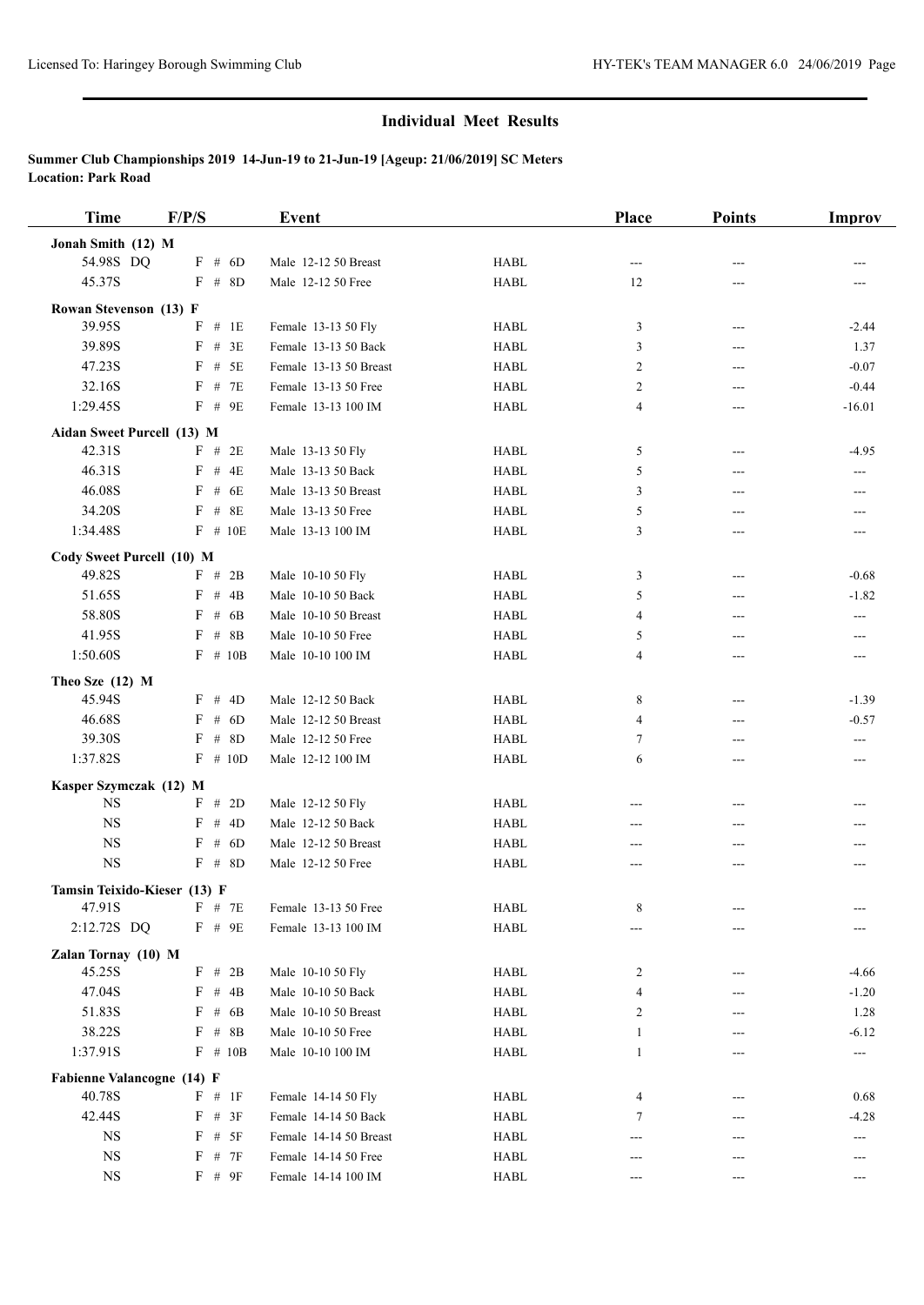| <b>Time</b>                           | F/P/S             | <b>Event</b>                                        |              | Place               | <b>Points</b> | <b>Improv</b> |
|---------------------------------------|-------------------|-----------------------------------------------------|--------------|---------------------|---------------|---------------|
| Kathryn Van Der Knaap (9) F           |                   |                                                     |              |                     |               |               |
| 57.00S                                | F # 1A            | Female 9 & Under 50 Fly                             | <b>HABL</b>  | $\mathbf{1}$        | ---           | $-2.38$       |
| 53.10S                                | F<br># $3A$       | Female 9 & Under 50 Back                            | <b>HABL</b>  | 2                   | ---           | $-5.43$       |
| 1:08.47S                              | # $5A$<br>F       | Female 9 & Under 50 Breast                          | <b>HABL</b>  | $\overline{4}$      | $---$         | $-6.97$       |
| 44.00S                                | F # 7A            | Female 9 & Under 50 Free                            | <b>HABL</b>  | 2                   | ---           | $-6.18$       |
| 1:58.44S                              | $F$ # 9A          | Female 9 & Under 100 IM                             | <b>HABL</b>  | 1                   | $---$         | $-6.10$       |
| Peter Van Der Knaap (12) M            |                   |                                                     |              |                     |               |               |
| <b>NS</b>                             | F # 2D            | Male 12-12 50 Fly                                   | <b>HABL</b>  | ---                 | ---           | $---$         |
| $_{\rm NS}$                           | F # 4D            | Male 12-12 50 Back                                  | <b>HABL</b>  | ---                 | ---           | ---           |
| 1:00.62S                              | F # 6D            | Male 12-12 50 Breast                                | <b>HABL</b>  | 11                  | $---$         | $-12.51$      |
| 40.72S                                | F<br># $8D$       | Male 12-12 50 Free                                  | <b>HABL</b>  | 8                   | ---           | $-4.33$       |
| 1:49.45S                              | $F \# 10D$        | Male 12-12 100 IM                                   | <b>HABL</b>  | 7                   | ---           | $-1.46$       |
| Andrew Vizitiu (13) M                 |                   |                                                     |              |                     |               |               |
| 34.34S                                | $F$ # 2E          | Male 13-13 50 Fly                                   | <b>HABL</b>  | $\overline{c}$      | $---$         | $-0.99$       |
| 36.23S                                | $F$ # 4E          | Male 13-13 50 Back                                  | <b>HABL</b>  | $\overline{c}$      | ---           | 2.73          |
| 38.98S                                | # 6E<br>F         | Male 13-13 50 Breast                                | <b>HABL</b>  | $\overline{c}$      | ---           | $-0.94$       |
| 28.98S                                | $\#$<br>F<br>8E   | Male 13-13 50 Free                                  | <b>HABL</b>  | $\overline{c}$      | ---           | $-0.79$       |
| 1:17.48S                              | $F$ # 10E         | Male 13-13 100 IM                                   | <b>HABL</b>  | 1                   | ---           | $-0.11$       |
| Ivy Vlaseva (12) F                    |                   |                                                     |              |                     |               |               |
| <b>NS</b>                             | F # 1D            | Female 12-12 50 Fly                                 | <b>HABL</b>  | ---                 | ---           | $---$         |
| 53.38S DQ                             | F # 3D            | Female 12-12 50 Back                                | <b>HABL</b>  | ---                 | $---$         | $---$         |
| $_{\rm NS}$                           | $F$ # 5D          | Female 12-12 50 Breast                              | <b>HABL</b>  | ---                 | ---           | ---           |
| $_{\rm NS}$                           | F # 7D            | Female 12-12 50 Free                                | <b>HABL</b>  | ---                 | ---           | ---           |
| <b>NS</b>                             | $F$ # 9D          | Female 12-12 100 IM                                 | <b>HABL</b>  | ---                 | ---           | ---           |
| Lily Walker (15) F                    |                   |                                                     |              |                     |               |               |
| 37.75S                                | $F$ # 3G          | Female 15-15 50 Back                                | <b>HABL</b>  | 2                   | $---$         | $-5.93$       |
| 46.11S                                | $F$ # 5G          | Female 15-15 50 Breast                              | <b>HABL</b>  | 4                   | $---$         | $-3.33$       |
| 34.71S                                | $F$ # 7G          | Female 15-15 50 Free                                | <b>HABL</b>  | 4                   | ---           | $-0.84$       |
|                                       |                   |                                                     |              |                     |               |               |
| Filip Wawruch (14) M<br><b>NS</b>     | $F$ # 2F          | Male 14-14 50 Fly                                   | <b>HABL</b>  | ---                 | ---           | ---           |
| $_{\rm NS}$                           | F # 4F            | Male 14-14 50 Back                                  | <b>HABL</b>  | ---                 |               |               |
| <b>NS</b>                             | F # 6F            | Male 14-14 50 Breast                                | <b>HABL</b>  | ---                 | ---           | $---$         |
| $_{\rm NS}$                           | $\mathrm{F}$ # 8F | Male 14-14 50 Free                                  | <b>HABL</b>  |                     |               |               |
| <b>NS</b>                             | $F \# 10F$        | Male 14-14 100 IM                                   | HABL         | ---                 |               | ---           |
|                                       |                   |                                                     |              |                     |               |               |
| Jayda Weekes (10) F<br><b>NS</b>      | $F \# 3B$         | Female 10-10 50 Back                                | HABL         |                     |               |               |
| $_{\rm NS}$                           | $F$ # 5B          | Female 10-10 50 Breast                              | <b>HABL</b>  |                     |               |               |
|                                       |                   |                                                     |              |                     |               |               |
| Aoife Wohlgemuth (9) F<br>1:10.09S DQ | F # 1A            |                                                     | <b>HABL</b>  |                     |               |               |
| 55.13S                                | F # 3A            | Female 9 & Under 50 Fly<br>Female 9 & Under 50 Back | <b>HABL</b>  | ---                 |               |               |
| 1:02.10S DQ                           | $F$ # 5A          | Female 9 & Under 50 Breast                          | HABL         | 3                   |               |               |
| 50.54S                                | F # 7A            | Female 9 & Under 50 Free                            |              | ---                 | ---           |               |
| 2:09.80S                              | F # 9A            | Female 9 & Under 100 IM                             | HABL<br>HABL | 3<br>$\overline{c}$ | ---           |               |
|                                       |                   |                                                     |              |                     | ---           | $---$         |